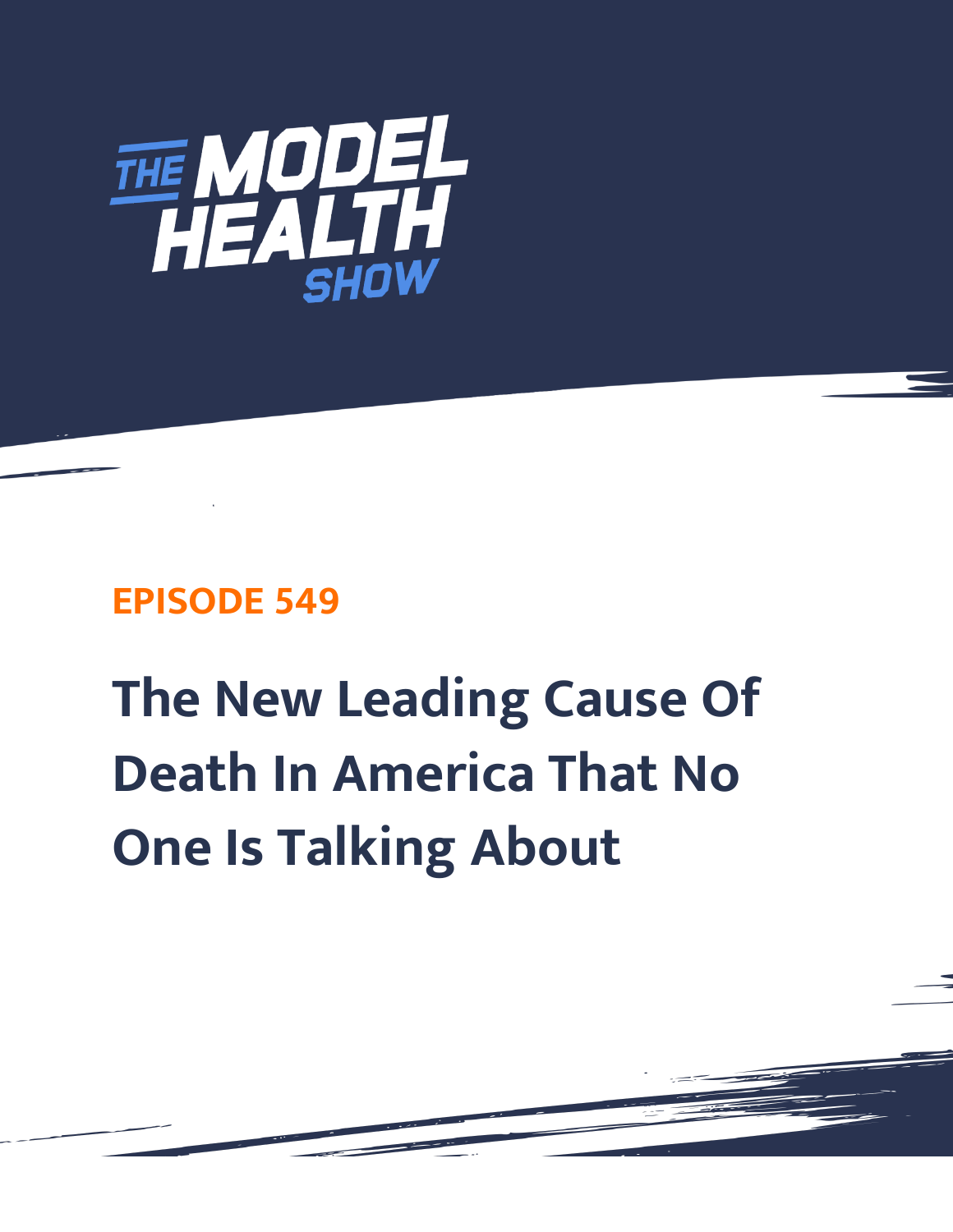## **You are now listening to The Model Health Show with Shawn Stevenson. For more, visit themodelhealthshow.com.**

**SHAWN STEVENSON:** Welcome to The Model Health Show. This is fitness and nutrition expert, Shawn Stevenson, and I'm so grateful for you tuning in with me today. On this episode, we're going to be addressing one of the most important and powerful topics of our time. We're going to be looking at the new leading cause of death here in the United States. We're going to be talking about the new leading cause of death in America, that almost no one is talking about. And to kick things off, according to a new report from the CDC, here in the United States, the deaths from overdoses have nearly doubled in 2021 versus just a few years ago. In 2015, for example, there were approximately 50,000 drug overdoses. In 2021, the number of deaths from overdoses hit a record of nearly 100,000 people, and by far, the drugs that have been ending the most lives are opioids and synthetic opioids.

Now, how bad is this problem in the context of what we're dealing with right now, a nationwide, worldwide pandemic? Well, a recent report published just this week has confirmed that Fentanyl, a synthetic opioid drug is now the leading cause of death for Americans between the ages of 18 and 45. This is now the number one cause of death for people who are in this category of prime of life years, between the ages of 18 and 45. This is now the number one cause of death. To put this in context, in 2020, and 2021 there were more deaths from Fentanyl than from heart disease, and COVID combined. In fact, there were thousands more deaths from Fentanyl than from COVID, and heart disease combined, thousands more, yet this is something that most people have not heard a single thing about. In fact, if you do a search, just a simple Google search for the number one cause of death in this age group, you're not going to see any major media outlets reporting on this topic. You might see some local news stations reporting this, but the vast majority of major news networks have not said anything about this. Our health officials are not talking about this, but it is indeed a fact.

Now, to get to the bottom of this, and why this is, and why we're not addressing this issue, the thing that is killing the majority of our citizens in our prime of life years right now, to get to the bottom of this we first have to understand how this all works. How do opioids work? Let's start there, because Fentanyl, again, is a synthetic opioid. So, let's break this down a bit. We have specific opioid receptors in our brain, our spinal cord, and throughout our nervous system, and opioids work by attaching themselves to our opioid receptors and altering our biochemistry, instantaneously. These opioids influence our endocrine system, our cardiovascular system, our respiratory system, and our nervous system in profound ways, ranging from blunting pain, and feeling in general, to psychoactive chemical-induced highs. Now, being that this profound impact extends to places like the lungs, and cardiovascular system, many people that die from opioid overdoses die because their breathing suddenly [stops, die because they go into cardiac arrest.](https://themodelhealthshow.com/podcasts/cause-of-death-in-america/)

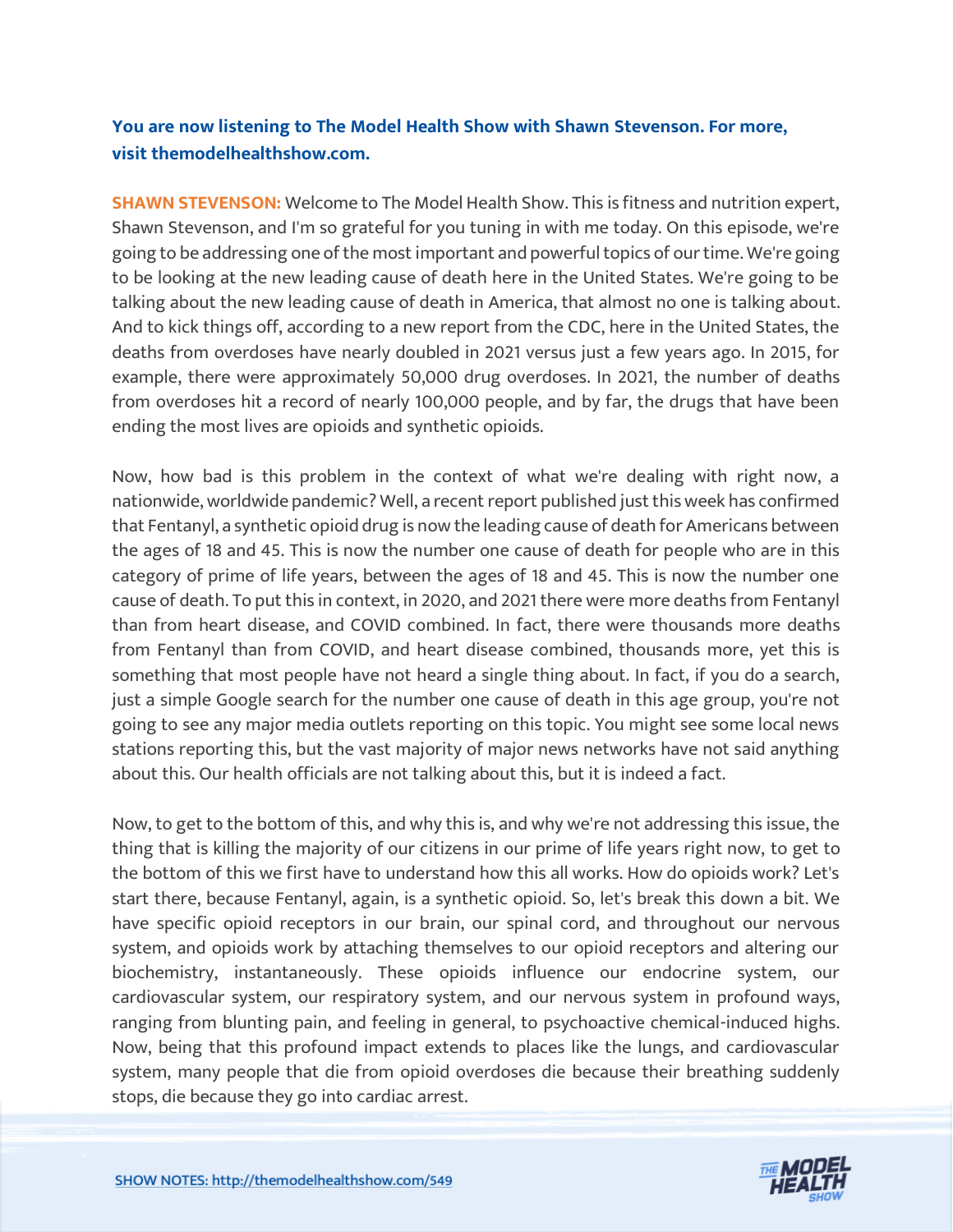So, we tend to have this very isolated thinking for all drugs that it's affecting just one thing, but in true understanding of the human body, and the true understanding of basics in science, it's going to be a systemic effect. Every drug, just like every molecule of food that we eat affects everything in our bodies, from the very top of our head to the very bottom of our feet. Everything is being impacted, but in the context of opioids, we tend to think that this is affecting the brain, but it is a systemic issue, and this is why most folks are not dying because of "an effect on the brain," the brain damage specifically, it's the lungs shutting down, or the heart shutting down, but those are being guided, and controlled by our brain as well. So, these are the real issues behind what's happening here. Also strokes. Many different issues can take place, so it's not just an opioid death like they just suddenly die, these are the underlying mechanisms. It's because of this powerful systemic connection that every cell in our bodies have, that seems to be overlooked in modern medicine today, period, so please understand, when you take any drug, it's not a side effect that you see listed, or you hear on the commercial, it is a direct effect because everything is being influenced.

We might be taking a drug for our cholesterol, but then have an increased incidence of cancer, or an increased incidence of diabetes develop, which is a fact, by the way. It's now well established. Multiple studies have been published looking at the connection between statin use and the increased incidence of developing diabetes. This is well established, about a 30% increase in developing diabetes from being on a statin. The function of our pancreas, the function of our liver, the function of our insulin, and glucagon, and all these other things, you would think that that's a separate thing from what this is targeting, which is blood fats, or cholesterol, but in reality, all of these things are being affected instantaneously.

So, I wanted to lay this out as the foundation here to understand like how are people actually passing away from opioid use, and how is this all connected? Because as we move forward, we're looking at opioids, so opioids are coming from the poppy, so these opium plants. You might have heard this on some of those movies or television shows that are looking at people being able to reduce pain, it's like, "Go and get the seed of the poppy," right? It's like going and getting this particular plant because it's known to help to reduce pain. But they're also wellnoted to be highly addictive.

So, you got morphine being one of the off-shoots, we've got OxyContin being one of the offshoots and several others. But Fentanyl is a synthetic, a very powerful synthetic version of these opioids. Basically, scientists are matching the chemical structure of these opioids and creating something that is 50 to 100 times more potent than opioids that are already massively powerful and addictive, so 50 to 100 times more potent. So the amount of a pill, for example of OxyContin that can cause an overdose maybe 120th of that of Fentanyl can cause [an overdose, right? It is incredible and scary. Fentanyl also has the same mechanics of action](https://themodelhealthshow.com/podcasts/cause-of-death-in-america/) 

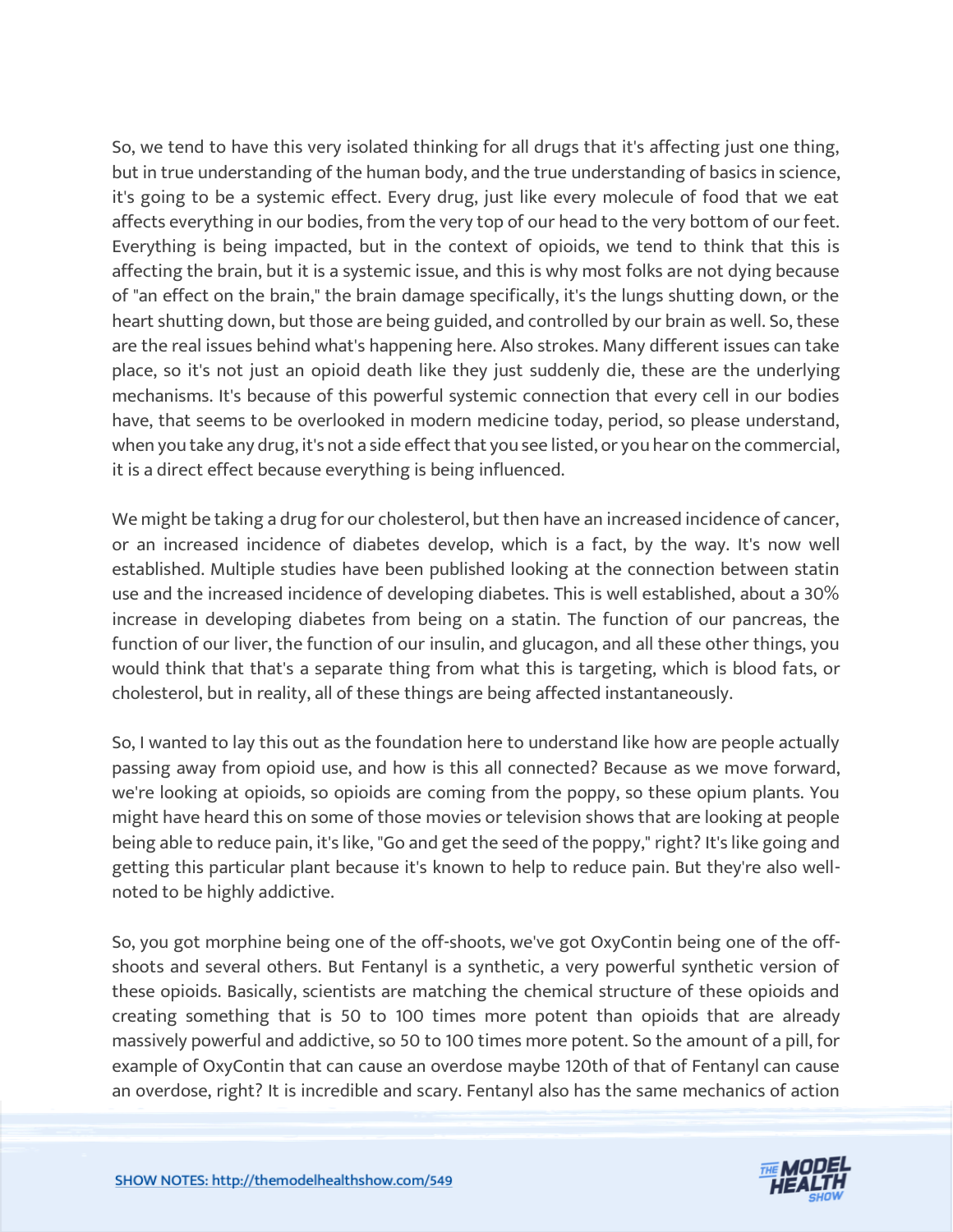in the body, it just does it way better. So, whether it's the pain reduction aspect, the loss of feeling aspect, the high and also the shutting down of your lungs and also the shutting down of your heart and your brain. So, if we're wondering how on earth could Fentanyl now be the number one cause of death for people between the ages of 18 and 45, this is starting to paint the picture on why this is. A report published by the American Psychological Association detailed the rise of substance abuse during this pandemic because also the timing matters.

Their data demonstrated that pandemic-related stress ranging from economic stress and loneliness to general anxiety about the virus are all major drivers of this increase of drug use that we've seen in the last two years. We already saw a steady incline, but things have jumped up in these conditions. So, again, I'm wanting to point our attention to how have we handled things in our culture in relationship to this virus that has infiltrated so much of our lives. Has our treatment for that issue caused an offshoot of many, many, many other issues and many, many deaths and deaths to come? The mandated isolation, the rampant fear, skyrocketing rates of mental health challenges, one of the ways that people deal with fear and anxiety is through drug use, it's an integrated part of our culture. Here, especially again in the United States, and we'll talk more about this, but overall drug overdose deaths as mentioned in 2020 hit the highest number ever recorded. It's not an accident. You understand? The highest number ever recorded. As advanced as we're supposed to be as a society, as many regulatory bodies that we have, something is not matching up here, and we're going to dig into more of why this is. Researchers at the University of Washington Alcohol and Drug Abuse Institute noticed an observable spike in substance use during this pandemic that includes an increase in both quantity and frequency of drug use.

They also noted that many people who use narcotics, whether it's prescription or illicit, started taking new drugs particularly if their usual substances became more difficult to access. Enter the rise of Fentanyl. Now, to reiterate, Fentanyl is now the leading cause of death for Americans between the age of 18 and 45, prime of life years. And the Fentanyl deaths for 2020 and 2021 are more than the deaths from heart disease and COVID combined, even add diabetes to the mix, deaths from diabetes, and it's just about the same, add all those three together is the number of deaths from Fentanyl alone. Now, the rise in drug abuse has gone up in the world, but it is by far the worst in the United States. A comprehensive study conducted by researchers at USC found that the United States has the highest drug overdose death rates compared to every other high-income country analyzed in the study, again, by far. The study published in the journal Population and Development Review found that drug overdose deaths in the United States are three-and-a-half times higher on average when compared to the 17 other high-income countries that they analyzed. The study is the first to demonstrate that the drug overdose epidemic is contributing to the widening gap in life expectancy between the United States and other high-income countries.

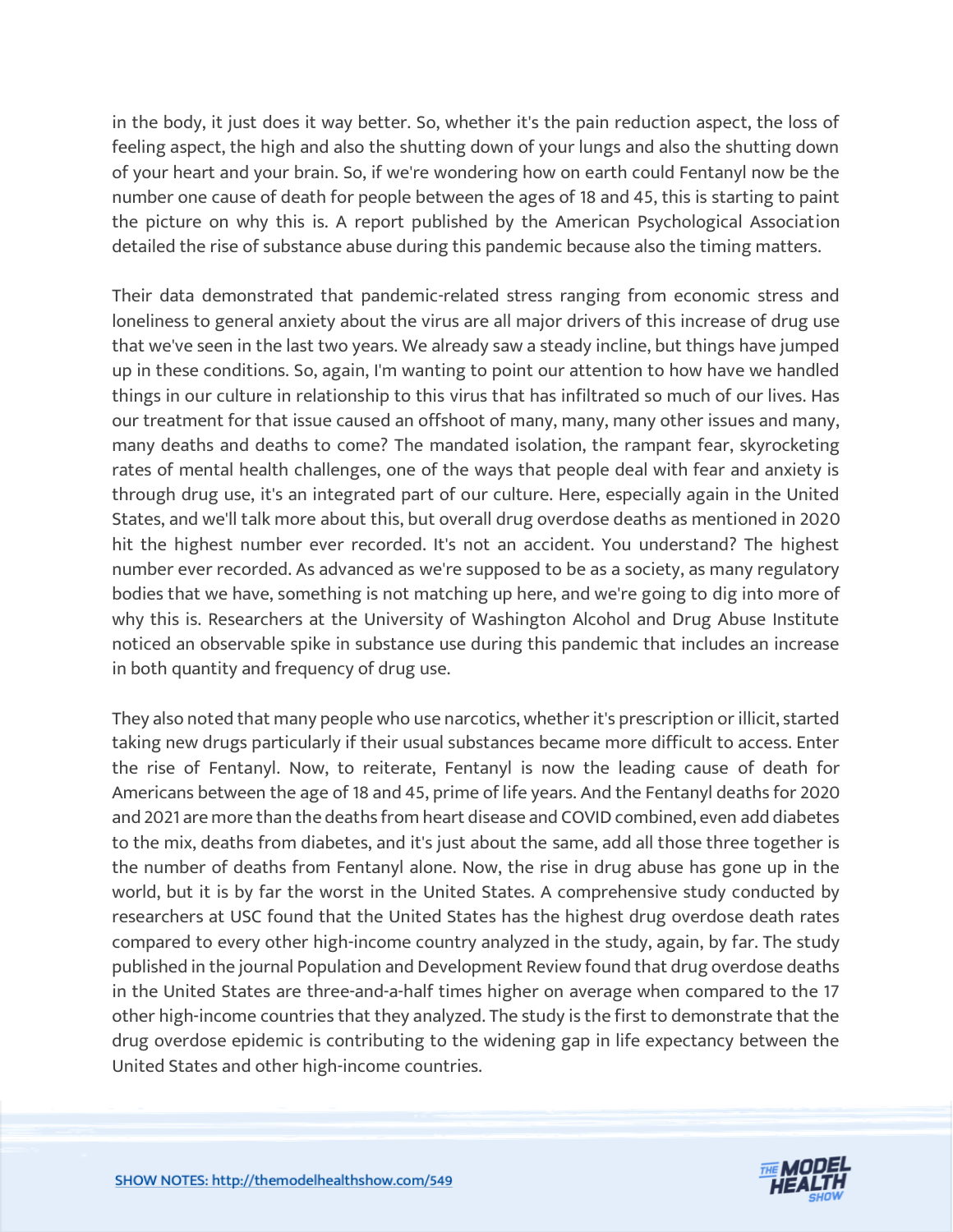Our life expectancy here in the United States has reversed in recent years. It kept increasing over time, but now we are the first generation in recorded human history that is not going to outlive our predecessors, the generations before us. Something is wrong. This issue with substance abuse is contributing, and this isn't being talked about. It's not just about the nutrition, it's not just about the sleep, it's also about our culture of drugs, our culture of substance abuse, our culture of access to these things, because that's what separates the United States, is the access of these things.

Now, for example, drug overdose mortalities here in the United States is now more than 27 times higher than in Italy and Japan, for example. Again, drug overdose deaths in the United States is more than 27 times higher than Italy and Japan. Two other high-income countries that were analyzed. These are countries that have the lowest overdose death rates. And if you look at the countries that have the highest death rates after the United States, the United States still has twice as many overdose deaths than countries like Sweden and Finland. Now, this is a lot and it's pretty heavy, but I believe that we can change this. I believe that we can turn the ship around. But we have to get educated, we have to have these conversations. And unfortunately, they said this as one of those statements that's just kind of a part of our culture, that the revolution will not be televised, this is literally not getting broadcasted to our citizens through the major news networks where so many people are tuning in to get their "news" about what's going on in the world, alright?

So, we have to take this upon ourselves to get educated and to empower ourselves, and to employ things that truly work to create health and vitality. So, the question is, again, it's not just targeting the thing, not just targeting a symptom, but getting to the root cause, and so it's asking, how did we get to this place? Well, New York special narcotics prosecutor Bridget Brennan puts it succinctly. She states, "We didn't develop an opioid epidemic until there was a huge surplus of opioids, which started with pharmaceutical drugs distributed legally." Our United States Food and Drug Administration, the FDA, actually approved the drugs that have ignited this opioid epidemic.

As of today, about half a million Americans have died from overdoses in the last 20 years alone, primarily from these opioids, half a million people. Now, what isn't talked about in that number, which is astronomical, like we can't really understand 500,000 people dying from this door of approval being opened to get access to these opioids, but what isn't talked about is all of the other collateral damage that takes place. What isn't talked about are the millions of other people who are addicted, and their lives are destroyed right now, and they're just knocking on death's door. This isn't taking into consideration the relationships that are shattered, the families that are torn apart by this, the tens of millions of people who become collateral damage because of the access that has been granted to our citizens with bodies that often [stand no chance at trying to fend off the impact that these drugs have on](https://themodelhealthshow.com/podcasts/cause-of-death-in-america/) our bodies. What's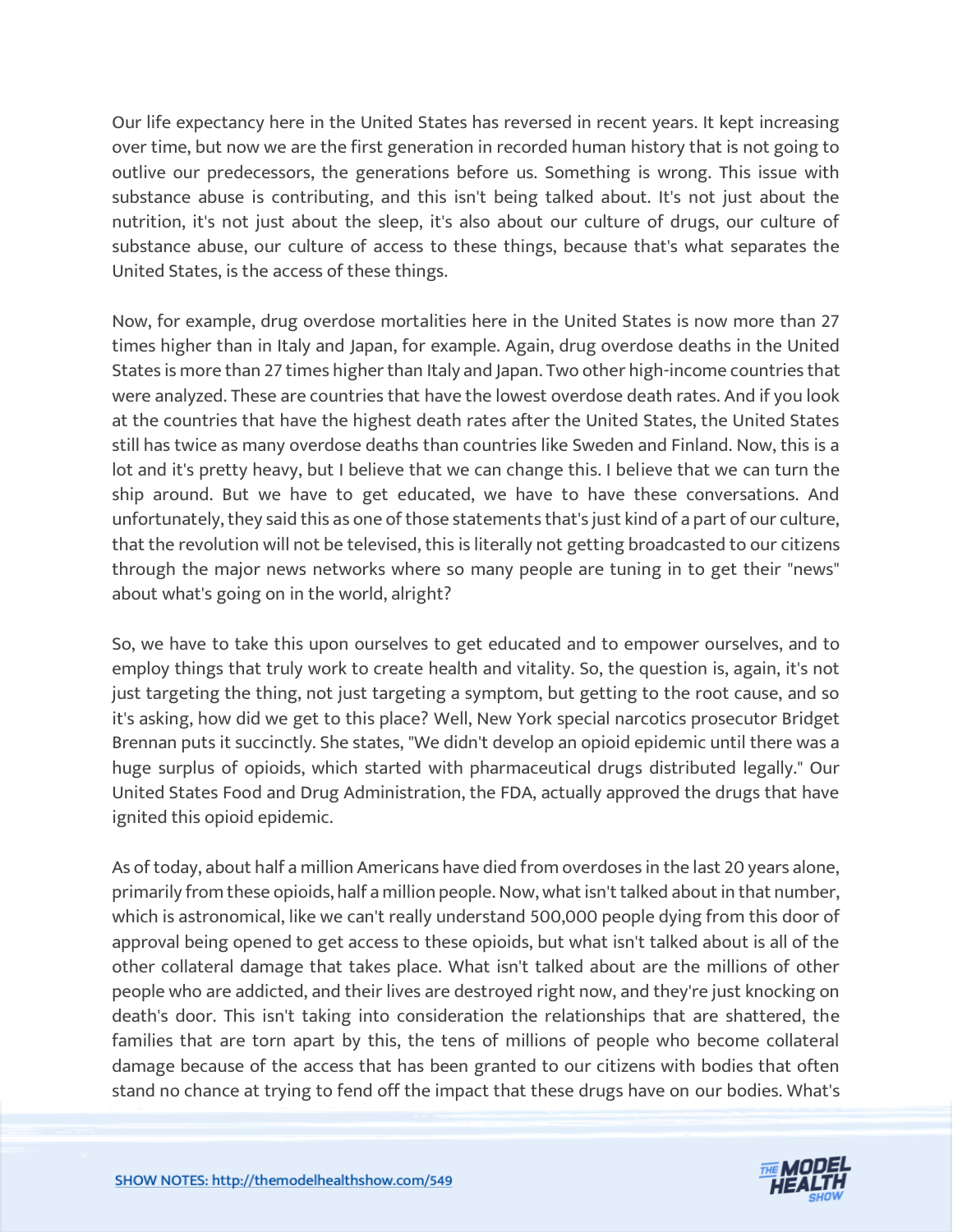framed is that its people who have this tendency towards addiction. But I'm going to provide you with some resources today so that you can see that so often it's just everyday folks who had no intention on "getting high" on opioids or Fentanyl who became addicted, and not only that, had their lives destroyed and/or lost their lives, and it's not okay. And we're going to address this, and we're also going to talk about some solutions.

Now, how did drugs this destructive get approved by the FDA and spread so quickly in the first place? At the center of this crisis, when things got taken to an entirely new level, was thanks to a drug called OxyContin that was released by Purdue Pharmaceuticals in the mid-90s. And they were able to tap into a database or a population of not just customers, but physicians, and a whole network of physicians, to be able to prescribe these very powerful, very addictive opioids, because they intentionally aimed at physicians, and they utilized a single sentence on OxyContin's original product label. This sentence stated, "Delayed absorption as provided by Oxycontin tablets is believed to reduce the abuse liability of a drug." That was the statement, FDA approved statement, stamped, rubber-stamped by the FDA, that was allowed to be put on OxyContin's bottles, on OxyContin's marketing to physicians.

Now, what most people don't realize is that this phrase was crafted with the assistance of a high-ranking FDA employee who went on to receive a high-paying job at Purdue Pharmaceuticals shortly after this approval process. Just about a year later, Curtis Wright who was once overseeing the approval process of pain medications working as an employee at the FDA helped Purdue to falsely and fraudulently market OxyContin. And as mentioned, he eventually got nearly a half a million-dollar compensation package, about \$400,000 salary at Purdue Pharma. Now, this clear conflict of interest is perfectly legal. This in lies one of the issues for us to address, for us to no longer allow this to even be a thing. There's this revolving door of employees leaving from pharmaceutical companies and working at the FDA and FDA employees leaving and working at pharmaceutical companies, and all this insider information on how things work, being able to bypass things, loopholes, and the public is the victim because another little not so fun fact, the EJS Center for Ethics at Harvard University detailed how about 200,000 people here in the United States every year die from pharmaceutical drugs, from legal, from approved, from FDA-approved pharmaceutical drugs.

200,000. So, every five years, it's a million of our citizens. Something is wrong. This is not to mention the approximately three million hospitalizations from FDA-approved pharmaceutical drugs. This approval process has taken a very interesting and deadly turn in recent history where pharmaceutical companies were allowed to... Some changing happened, this is the first step, changes in litigation, changes in policy, changes through our government allowing pharmaceutical companies to begin funding the FDA. Pharmaceutical companies make up about 75% of the FDA's scientific review budget, they're funding that to the tune of billions of [dollars every year coming from pharmaceutical companies going to](https://themodelhealthshow.com/podcasts/cause-of-death-in-america/) the entity that's supposed

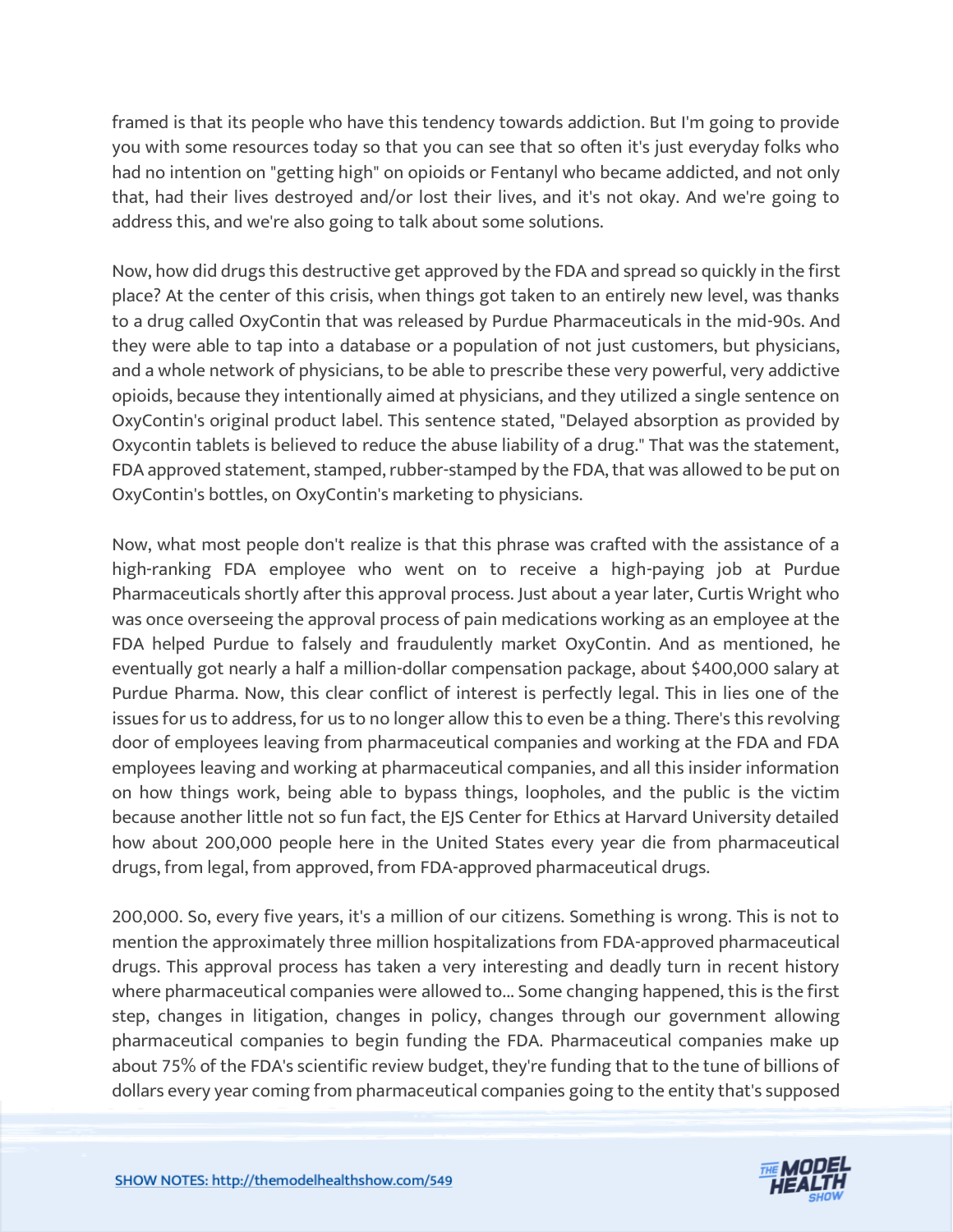to be regulating said pharmaceutical companies. Around half their overall budget of the FDA is paid for by pharmaceutical companies. It's not okay. The door is wide open for corruption, and again, we don't have to just imagineer it, look at the results of what's happened. Because since this time, we've seen approval of some of the most deadly drugs in our recent history. Not only that, the approval rate of drugs has gone up dramatically as well.

Now, the thing is everything has its place. Pharmaceutical drugs have their place; pain medications have their place. Absolutely, I know this intimately. And the situation is that we've become so drug-focused that we're missing out on removing the cause of the issues in the first place so that the drugs are not needed but this would take away from the bottom line of these multi-multi-multi-billion-dollar entities, these multi-multi-billion-dollar drug companies, and branches of government making money from these drug companies that are making money from the sickness of our citizens. The whole system is built on the farming of sick people, the extraction of resources from sick people. What happens when there are less sick people? It's cutting away money. What happens if we become a nation of healthy individuals? These entities cease to exist. They rely on disease and sickness to be in business. Something's wrong. Now, going back to Purdue Pharmaceuticals' marketing campaign really kicking off this opioid epidemic, Purdue's marketing campaign relied on that one sentence which claimed that OxyContin was believed to be less... And even the words that they're using here. They put "believed" on the label. That's not science. Science is not beliefs; science is facts.

That's what science is. You don't put beliefs on the label and you're a scientist, you're a physician. Not appropriate. And I digress, they put this framing which claimed that OxyContin was believed to be less likely to be abused than other prescription opioids according to depositions from various sales reps and physicians that were pitched the drug. But this claim was not backed by clinical studies, that's the craziest part. You know we're about peerreviewed evidence here, evidence-based but not just superficial, I'm trying to grab evidence that just affirms what I think. What I do is look at the spectrum of evidence and then look at, what does the majority of the evidence say? Because there's going to be things that contradict all over the place. That's what life is, contradictions, but if we can just look at what does the majority of information say and then take our guidance from that. Not to say that that's even right all the time but just let's lean into that. But if we have no clinical data and we just say something's true, we can't do that. Especially in science, especially in domains of medicine that are supposed to be evidence-based to be legal.

In 1995, Dr. Curtis Wright at the FDA recommended the approval of Purdue Pharma's OxyContin for... And this was a huge change because, prior to, opioids were only for severe pain, for severe issues, post-surgery, cancer treatment, those kinds of domains but he helped [the approval for Purdue](https://themodelhealthshow.com/podcasts/cause-of-death-in-america/)'[s Pharmaceutical, their new opioid, OxyContin, for "moderate to](https://themodelhealthshow.com/podcasts/cause-of-death-in-america/)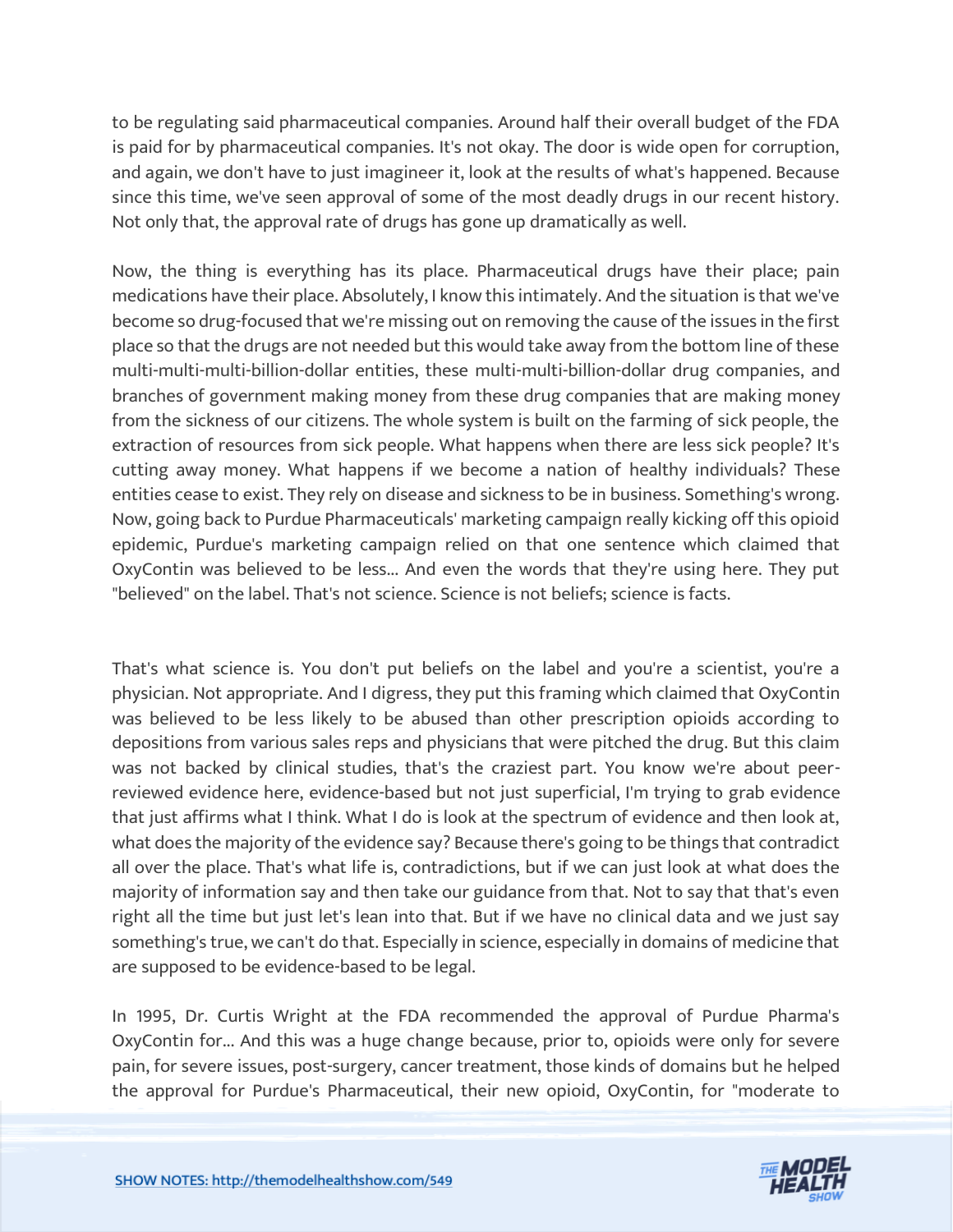severe pain." Now, it's being utilized for things ranging from backaches, headaches, and the like. Now again, relief, yes, we all deserve that but when it's coming along with relief plus, we're dramatically increasing your risk of addiction and death, that's a problem. First tenet: Do no harm. That's the first tenet in our modern medicine, supposed to be, but often it doesn't turn out like that. Purdue helped to fund a network. This is how everything really expanded to the place that we have opioids being the number one cause of death in the United States of people between the ages of 18 and 45. Purdue helped to fund a network of front groups like Partners Against Pain to look like patient advocacy groups.

So, it's not just them marketing their drug, they have these front groups doing it for them and also getting out into the communities and going on and on and framing things on how wonderful these drugs are, how non-addictive these drugs are. Not from the pharmaceutical company's mouth but from these agencies like Partners Against Pain, PAP. Alright. Now, all the while, these advocacy groups are directing patients to more opioids at the end of the day. It was a war on pain. They created, they manufactured a war on pain, and one of the things that came from this, it wasn't just the fact of being a war on pain but when the opioids started to show signs of not being as effective against pain as they said, this 12-hour slow-release, that's what was claimed, what happened was people started to say, "You know what, it's not actually working. I'm needing to take more. This is venturing into addiction. If I'm doing that, is that okay?" And they created a new term. So, when the opioid doesn't work like it's advertised to do, to give you this relief for 12 hours and it works for five hours, they made up the term breakthrough pain. You're experiencing breakthrough pain and the solution here, you got to up your dose. That's it.

"Breakthrough pain? I don't want breakthrough pain." "My patient's having breakthrough pain, alright? This isn't just regular pain, it broke through. We suppressed the pain, but it broke through. We got to throw something else at it." They literally just made that sh\*t up, just made it up. Instead of treating the symptom, let's go ahead and target... We'll create a new category. We'll create a new category so that that drug stays relevant. We're not going to pull the drug back and say, hey, you know what? It doesn't work like we said. Just create a new category, a new issue so that that drug stays relevant. Now, in addition to that, what do you think is going to happen? Addiction is going to go up. People are going to start dying but instead of addressing the addiction issues, they start... People started breaking into pharmacies. These pill mills began to pop up at various places throughout the country where if you just come in, quick consult with the doctor, you probably don't even have to see the doctor, just get a signoff and they're just running pills out of these spots all over the place.

What began to happen, and as this was getting out, some people at the DEA are getting word of this, some prosecutors, they're trying to go after and look at like Purdue something. "Guys, [what you](https://themodelhealthshow.com/podcasts/cause-of-death-in-america/)'[re saying was supposed to happen is not happening." And so, what they did was they](https://themodelhealthshow.com/podcasts/cause-of-death-in-america/) 

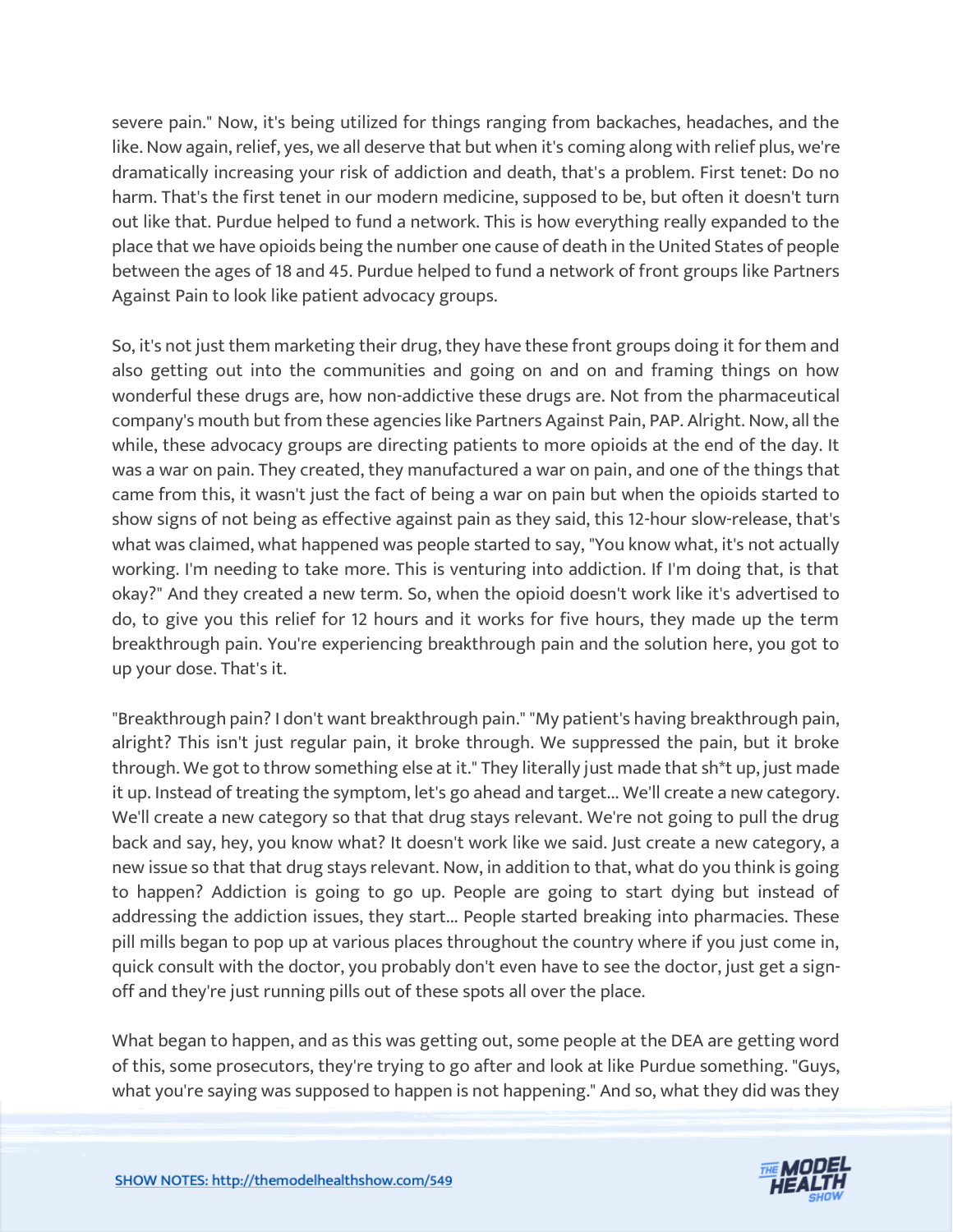had another brilliant idea because this is not addiction, they said, it's pseudoaddiction. Now again, I can't make this up, and I'm going to give you resources so that you can see this stuff for yourself in a very understandable way, but the term pseudoaddiction was generated. Now, this is from the Attorney General's Office of the United States, and they actually did a press release on this very topic and it's looking at OxyContin creator, Purdue Pharma, and their role in fueling the opioid epidemic and they detail this essentially made up thing of pseudoaddiction where they're literally like, "Your patient isn't addicted. They're not showing signs of addiction, they're showing signs that their pain medication is not strong enough. You just need to up the dose, that's what it was, and then the addiction will go away. You just need to give them more." That's the logic that we're dealing with. This was allowed.

So, this is what's opening the door to the reality we're living in right now: People making money by manipulating and farming sick people, people who are hurt, people who are seeking relief, people who are trusting in their health authorities to look out for them being taken advantage of and in many instances, being killed. Now, the truth is one pharmaceutical company cannot make this much devastation by themselves. They are simply not smart enough to do that, nobody is. You're going to need the collective efforts of other very powerful entities, namely, the United States government has to be involved here. And what happened was a shift in policy and the government lobbying and influence that allowed this shift in policy. The door was really kicked open by Johnson & Johnson. Critical to the globe-spanning effort were years of company lobbying to help persuade the United States government to loosen a key rule on narcotic imports. Johnson & Johnson was just a few months ago ordered to pay part of a \$26 billion lawsuit for their contribution to this opioid epidemic that, again, has killed about half a million American citizens.

Is that even enough? Is their portion, maybe \$5 billion they're contributing, is that enough for all the lives lost, for all the families destroyed, for all the lives to come that are going to be lost? Because this sh\*t is still happening and Johnson & Johnson with this bubbly, "Get the baby lotion, the bubbles." No, man. This is not what these organizations are about. Now, we have to still retain a hope and possibility that these companies will act in integrity at least in some things but right now, they're being praised for being a contributor to a solution for what appears to be on the surface the biggest issue of our lives in the form of this novel virus. But as mentioned, what's really killing people in their prime of life, our most valuable resource, if we're just looking at economically, 18 to 45, the number one cause of death is drugs, Fentanyl specifically. And by the way, even in those numbers, if we're looking at the numbers, that's just Fentanyl. We're not even talking about all the other drug overdoses that are in that top five. Top five, dead, or alive, it's a whole different meaning. It's not okay. COVID is down the list.

Matter of fact, again, you combine COVID and heart disease, the number one cause of death [most of the time still doesn](https://themodelhealthshow.com/podcasts/cause-of-death-in-america/)'[t reach the number of people that have died from Fentanyl. So,](https://themodelhealthshow.com/podcasts/cause-of-death-in-america/) 

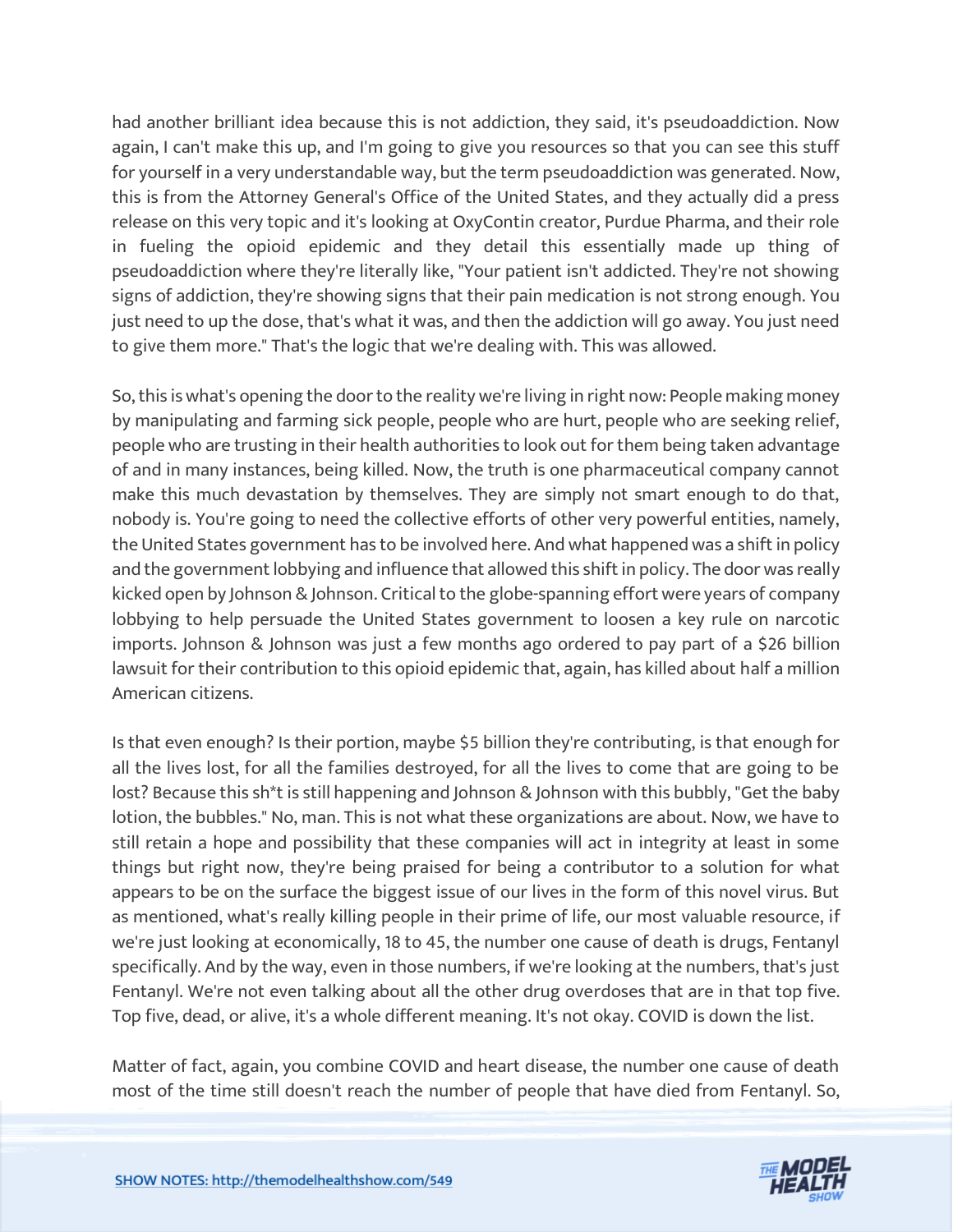Johnson & Johnson is the world's leading producer, the number one producer of this genetically modified poppy, they call it "super poppy" that's used to make opiate-related narcotics. They're the number one producer of the plant that's used to make these addictive and deadly narcotics. They're able to distribute and be a source of resource for other pharmaceutical companies. They're the ones given that whole uncut and then these other drug companies are coming through snatching up doing their distribution, but Johnson & Johnson helped to reduce the restrictions on narcotics entering the United States. We think about this in terms of illegal drugs but man, the legal game, that's the real racket. That's the real. The people who are the most powerful are the legal drug dealers. They're doing the same thing. Unethical manipulation of the system and the system itself, if we're talking about our government regulation, it's corrupt as well. It has to be to allow these things to happen.

So now at this point, according to the CDC, there are enough prescription pain killers that have been imported and manufactured that are nowhere in the United States being prescribed annually, prescribed annually to "Medicate every American adult around the clock for a month". That's how much is in the game right now, legal, not to mention the illegal and it's just like, is that necessary? Many of the resulting pills that are leftover from this process end up being used for illicit purposes. They're getting distributed, they're getting utilized in illegal ways. There's an over-abundance of opioids just out on the streets. But the door had to be opened and Johnson & Johnson came through, knocked that door down. I don't want to break my desk in half but they just came through and kicked it down for everybody. Between 1994 and 2015, the amount of oxycodone that the DEA allowed to be manufactured grew 36 times over. The primary place again, we're talking about the root not the synthetic, we're not talking about synthetic Fentanyl yet, but the root of these different opioid drugs, specifically OxyContin in this instance, if we're looking at where they're coming from, well, huge bulk of that was coming from poppy growers in Tasmania. Tasmania.

Just a little spot. When I think of Tasmania, I think of Looney Tunes, the Tasmanian Devil. But listen, his erratic behavior maybe is on those poppies, alright, but this has actually been a newer cultivation where it's become so dominant because it's roughly 500 on this small area, 500 poppy growers producing enriched or these manipulated, genetically manipulated, poppy plants and these growers were, again, manipulated by drug companies for the "top crop" and the farmers that had the highest percentage of opiates that are naturally occurring from their opiates that they're growing per acre, they were awarded Jaguars. Not like the cat but the car. Jaguars, Mercedes-Benz's, BMWs, and other luxury vehicles, luxury vacations. And so, people on the other side of the world often have no idea the impact that what they're growing is leading to so many deaths in other parts of the world. And again, it's just a manipulation by pharmaceutical companies to get folks to create all of this product so that it can be distributed to our citizens. Now, again, this is the genetically modified "super poppy" that we're talking

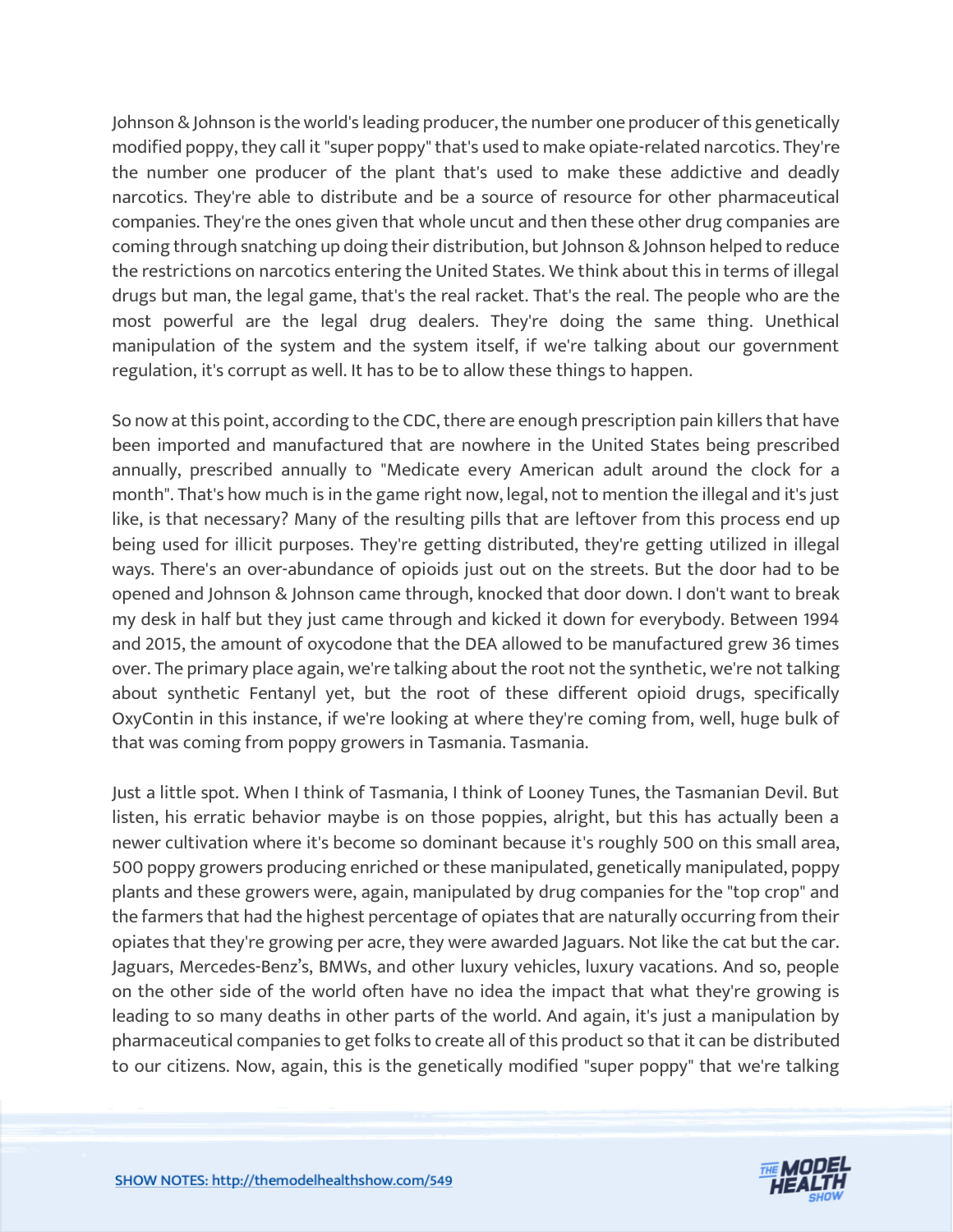about, the poppy where morphine and where heroin and where other opiates, OxyContin, is coming from.

We give these different names but it's all coming from the same place. Whereas what we have today is Fentanyl. So, Fentanyl is this synthetic version. Again, just scientists matching up the chemical construct but it's not the same. It attacks and targets the same opiate receptors in the body but as mentioned, it's about 50 to 100 times more effective and so much more deadly. Most of the Fentanyl in the United States is actually coming from China. Now, this is never about a people, it's about a process because we have world citizens right now, worldwide brothers and sisters who are not about that life, who are not about pushing nefarious substances into other countries. What we're talking about, where this is actually coming from as a location. So, China isn't where Fentanyl actually originated, by the way, but because of the lack of regulations in the pharmaceutical industry there, the country is a large distributor of drugs and chemicals that are illegal in other countries and China is actually exporting many different types of Fentanyl products including raw Fentanyl, Fentanyl analogues and even counterfeit prescription drugs like oxycodone that are then laced with Fentanyl.

A lot of the deaths that are taking place are people that don't even know that they're taking Fentanyl but it's being laced into other narcotics. While some Fentanyl, quite a bit of Fentanyl comes directly from China, many of the other shipments that's coming into the United States are leaving from China and then coming in through Canada or coming in through Mexico. So, we think about, again, it's coming through Mexico but the origin is often coming from China. Now, this is how Fentanyl is entering the United States in addition to what's being manufactured legally but there's such a spectrum. And now, being that this is the number one cause of death in the United States for folks between the age of 18 and 45, my hope, this is why we're doing this because, in truth, I've seen it time and time again. I've seen major educational institutes, people who are powerful influencers listen to this show and make dramatic change in their sphere of influence whether it's at their university, whether it's through their books, whether it's educating their students and their teams. This type of information right now in this platform can spread like wildfire. This information, I know it right now as I'm recording this, is going to help to make a shift in this.

It's going to help to make it so that we say, "Enough is enough. This is not allowable. We cannot allow this illegal drug to be the number one killer of people who are in their prime of life here in the United States." It shouldn't even be a thing and so this is why I'm so passionate about this because I know that we can be so much better than this but we got to understand what's happening behind the scenes. How is all this integrated and working together? And I want to look at another dynamic of this situation because today, COVID-19 is top of mind. For many people, it's all that exists. It's the only thing to fear in the world. That's all we've been inundated [with is COVID-19. But I want to talk about how our rampant drug use is feeding into COVID-19](https://themodelhealthshow.com/podcasts/cause-of-death-in-america/)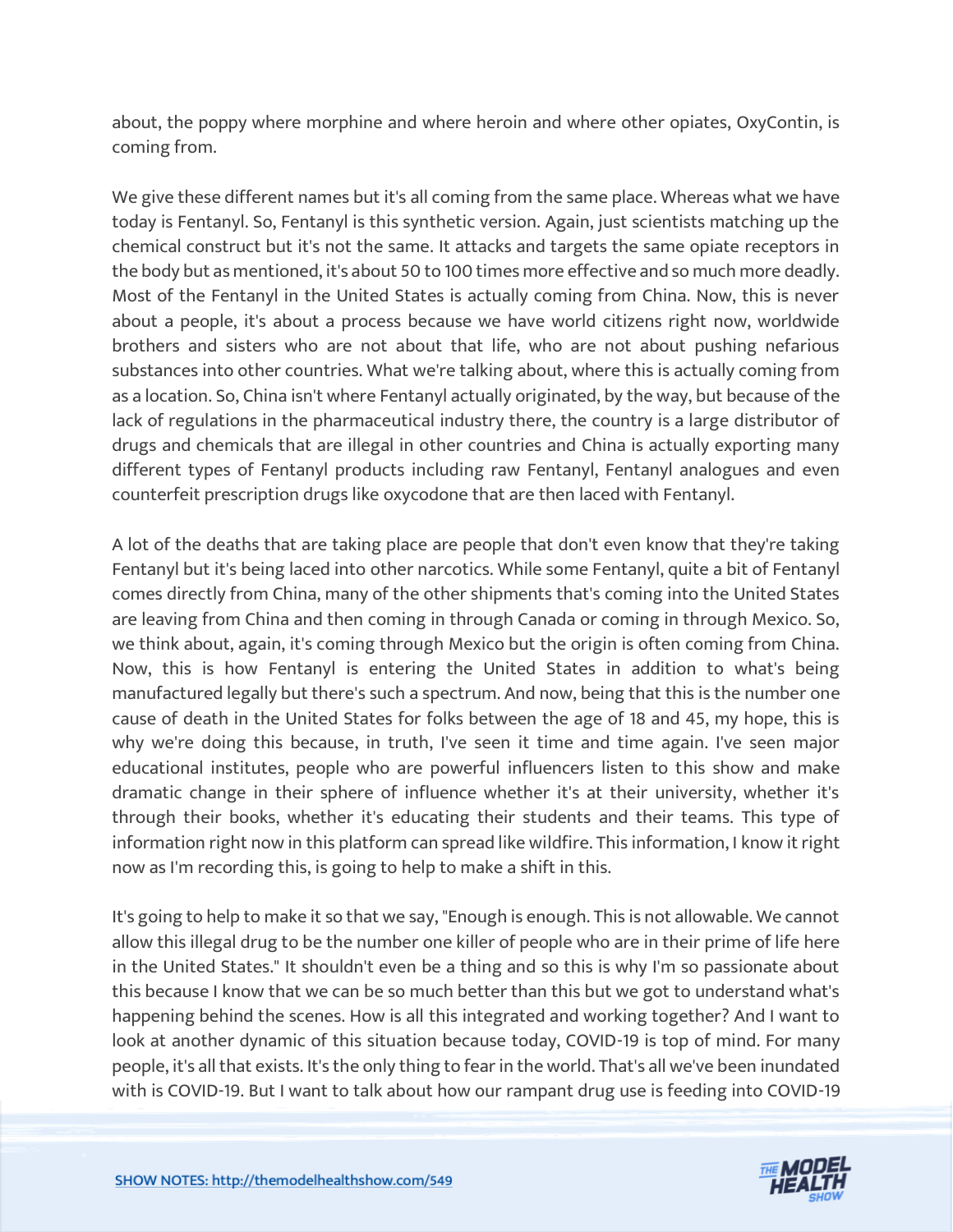based on the peer-reviewed evidence that we now have because a major risk factor for severe effects from COVID-19 that you're probably not hearing much about, I've been talking about here but you're definitely not hearing out there on the major news networks and our so-called health officials, but a major risk factor for severe effects and death from COVID-19 is something called polypharmacy. Polypharmacy is the simultaneous use of multiple drugs by a single patient for one or more conditions. Oftentimes when you get that one prescription, it's not just going to be one. You're going to end up on more stuff. You're opening the door.

As a matter of fact, here in the United States, approximately 70% of our citizens are using prescription drugs right now, a significant majority of our citizens, and to give context, this is why this matters with COVID-19, because here in the United States, we have the highest rate of drug use, and also the impact that COVID has had here is just outrageous when you compare it to other wealthy nations. It's just unbelievable, the impact, and this is another big issue. Now, it's not just the drugs, because the drugs are used to treat symptoms, they're not used to fix why we're sick, they're used to treat symptoms. So, it's important to keep in mind that we're also the sickest nation in the world, but it's not even... That's too good of a statement, we're the sickest nation in recorded human history from chronic diseases, largely preventable lifestyle-related diseases; heart disease, diabetes, obesity, the list goes on and on. We have risen to the top, and I believe that we can be the solution because things have gotten so bad here. We can understand... We can get a great contrast as to what doesn't work and turn that around, but we have to acknowledge that it's not working. How we've been treating things thus far is not working. We've got to do something better.

This is one of those things that people talk about Einstein but doing something over and over again expecting a different result is the definition of insanity. And so, when you see that Americans have 100 million citizens who are overweight or obese, and that goes to 150 million, that goes to 200 million, that goes to 225 million, that goes to where we're at right now, we're almost at 250 million of United States citizens being overweight or obese. We've seen the progression. Something isn't working, but we're doing the same things and we're not addressing the root cause. 60% of our citizens have some degree of heart disease already. All of these issues impact me deeply because these are the conditions in which I was raised, where the majority of my family members are obese, where my brothers and sisters and I have autoimmune conditions; chronic asthma and allergies, and my sister has eczema, and my grandfather, multiple open-heart surgeries and died at a fairly young age, way, way before his time. I can go on and on and on, and I can also go on about the drug abuse and the deaths from overdose that I've seen in my family as well.

So, these things affect me deeply. So, I'm so passionate about it, because I know that this doesn't have to be the way, but this is the current paradigm we're dealing with, so this is why [I work to repeat these things to ingrain them in your mind so that you know how serious this](https://themodelhealthshow.com/podcasts/cause-of-death-in-america/) 

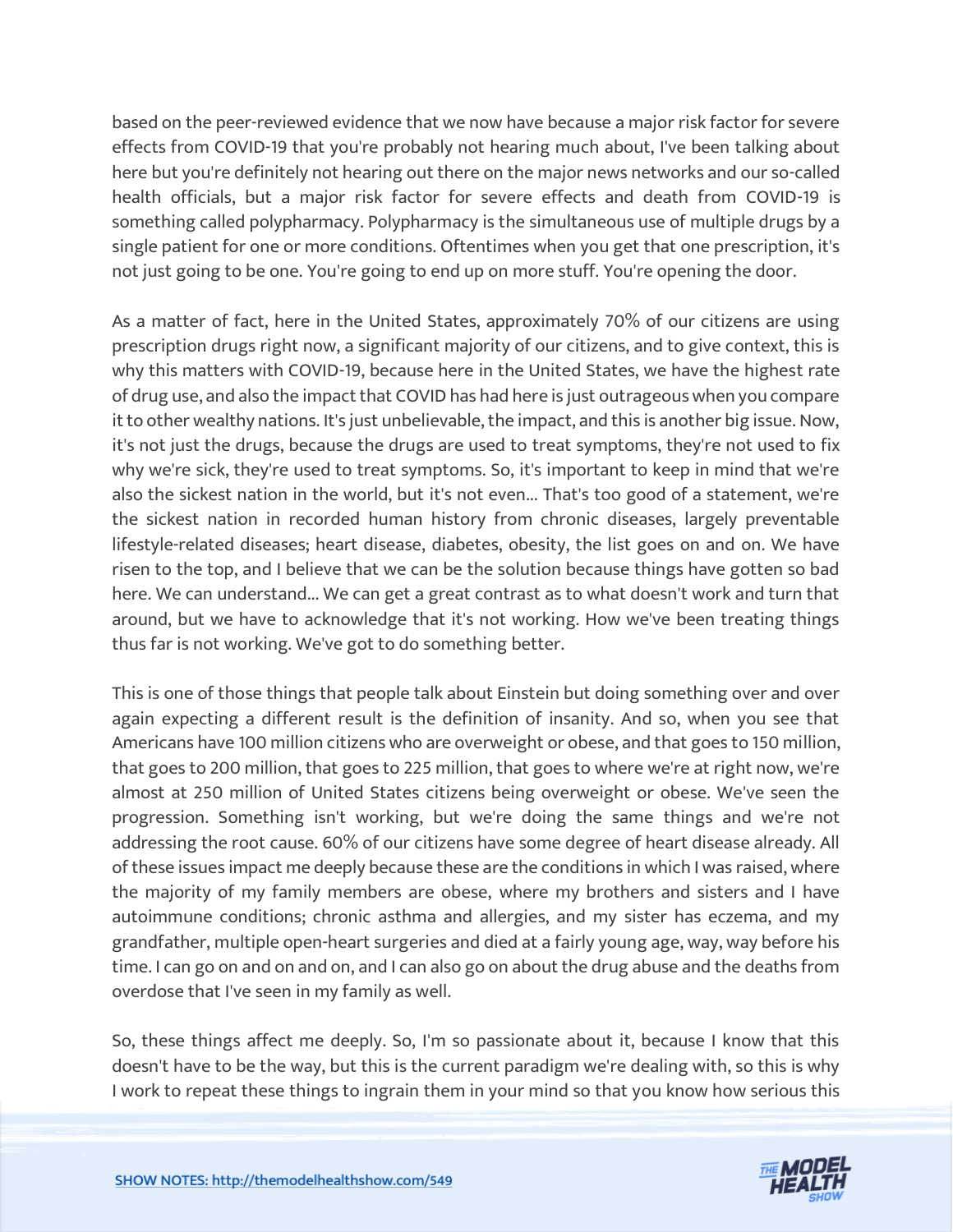issue is. But we always point to the light, we always point to what we can do about it, because we don't want to just be a human filing cabinet with this data without solutions and without speaking them and doing something about them. So, 250 million of our citizens are overweight obese. That is leaning us right into rampant rates of... Because that obesity is going to increase our rates of infectious diseases, is going to increase our rates of heart disease and heart attacks and strokes, Alzheimer's, cancer, diabetes, liver disease, the list goes on and on and on and on. We've got to address our health as a community.

So, with this polypharmacy phenomenon, so many drugs are being used, multiple drugs, because we are trying to treat the symptoms of our rampant rates of chronic diseases. A study published in BMC medicine investigated the relationship between severe COVID infections and being on pharmaceutical drugs prior to contracting the infection. After analyzing the data of thousands of patients, the researchers uncovered that "Severe COVID-19 was strongly associated with the number of drug classes dispensed." Outside of cardiovascular drugs, the researchers found that the more classes of drugs people were taking, the greater their risk of severe infections and death. I love this study because they also addressed and took a look at what are the most pervasive culprits here as far as the drugs people are taking leading to worse health outcomes from COVID, and they actually identified those. One of them, I'll share the three big ones with you, one of them... Again, people taking these, increasing their risk of severe infections and death from COVID, one of them was antipsychotic drugs, drugs that are influencing our hormones, our neurotransmitters, and neuropeptides that literally control our cellular communication, how our body, how our cells are talking to each other, the drugs that are targeting that.

Neuroscientist, Dr. Candice Pert, I've learned a lot from over the years, she's the person who actually discovered the opiate receptor. She discovered the opiate receptor. Dr. Candice Pert stated that "Viruses use the same receptors as neuropeptides to enter into a cell and depending on how much of the natural peptide for a particular receptor is around and available to bind, the virus that fits that receptor will have an easier or harder time getting into the cell." Now, this is key, she states that "Because the molecules of emotion are involved in the process of a virus entering the cell, it's logical to assume that the state of our emotions will affect whether or not we succumb to viral infections." Can our emotional state lead to worse health outcomes, lead to infections from viruses, guess what? The CDC published a report in July of 2021, looking at the data from over 540,000 COVID-19 patients, they found that the second leading risk factor for death from COVID-19 was anxiety and fear-related disorders. I can't make this stuff up. I wouldn't want to make this stuff up, but I could see this coming from a mile away.

We know a ton about psychoneuroimmunology at this point and how our psychology affects [our immune system, but it](https://themodelhealthshow.com/podcasts/cause-of-death-in-america/)'[s as if that suddenly doesn](https://themodelhealthshow.com/podcasts/cause-of-death-in-america/)'[t exist anymore, and instead of](https://themodelhealthshow.com/podcasts/cause-of-death-in-america/)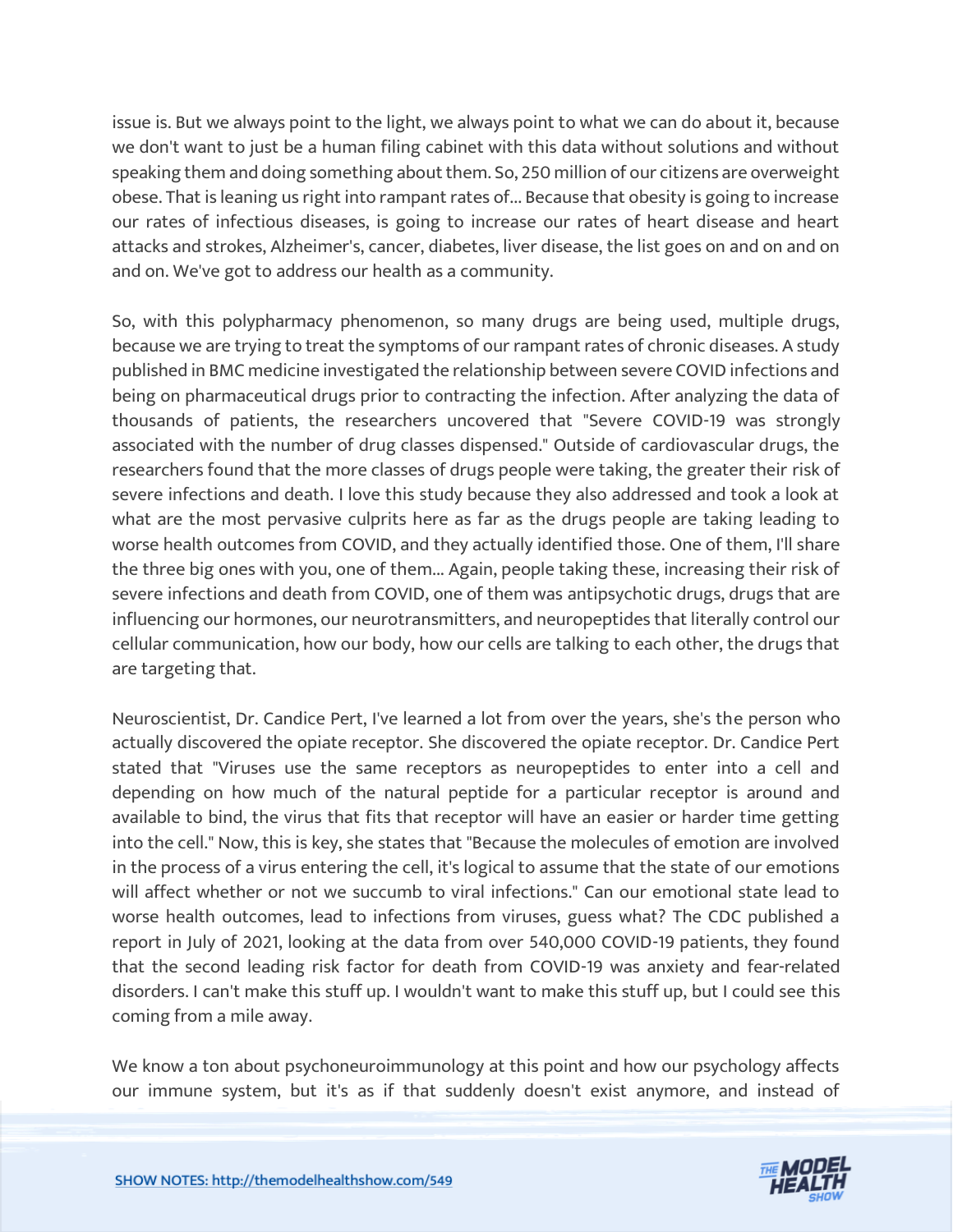empowering people, they've been crippled with fear, their immune systems have been devastated, our news outlets, our so-called health officials have been complicit in so many people's poor outcome, severe infections, and death, because they're scaring people to death. They're absolutely demolishing their immune system function. They're tied together, of course, just the idea of this COVID infection is going to elicit fear. So, it's already predetermined, I got this thing, this is the worst thing that's ever been broadcasted, I've ever experienced in my lifetime prior to even having an association with the thing or getting this infection.

So, you already have this nocebo effect taking place, which is going to affect you, not to say that it's not a virulent issue or was a virulent issue. But at this point, for us to ignore the fact that our psychology is going to dramatically have an impact on how any type of influence, anything we're exposed to, how our bodies are going to respond, it is absolutely idiotic to not acknowledge that. It might be the most important thing because our brain, our mind, our psychology, is determining what every single thing is doing in our body, everything that's happening. Our brain immediately, whatever our mind is constructing, when you have a thought, you're creating correlating chemistry in your body, instantaneously all day, every day. Now, whether or not the chemical cascade that you're creating, the immune cascade you're creating is affirmative and protective, or deranged and abnormal, we have so much power to influence that. And I want to remind you of that. Now we don't have to be perfect, it's not like we're not going to have fearful thoughts or whatever, but it's where do you live? Where is your baseline of empowerment and of self-knowledge and trust in your amazing body, where do you live?

Do you live there, or do you live where the media tells you to live? In fear and chronic and habitual fear and terror, and a lack of empowerment, a victim. Are you living in a state of victimhood or a state of empowerment? It matters, it matters. So, Dr. Candice Pert, the person who discovered the opiate receptor, she's had so much research that she's shared and valuable resources looking at not how to manipulate the opioid receptor through drugs but just understanding how human biochemistry works and how are we activating and relating to these things. But more so looking at how we can influence our opiate receptor, even having joy and euphoria, just be within your body, not needing an external stimulus or substance.

So, number one here in their assessment with polypharmacy was psychoactive or antipsychotic drugs specifically, anti-psychotic drugs is number one here. The second one was proton pump inhibitors, has to do with the gastrointestinal tract. They stated in the paper, "A SARS-CoV-2 is at least partly an enteric infection," meaning that it's related to the gastrointestinal tract, but you don't hear that very often, "and the ACE2 receptor is expressed in the intestine," this is how COVID is well-noted to get up taken into the cell, "and as the ACE2 [receptor is expressed in the intestine, it is plausible that proton pump inhibitors and other](https://themodelhealthshow.com/podcasts/cause-of-death-in-america/)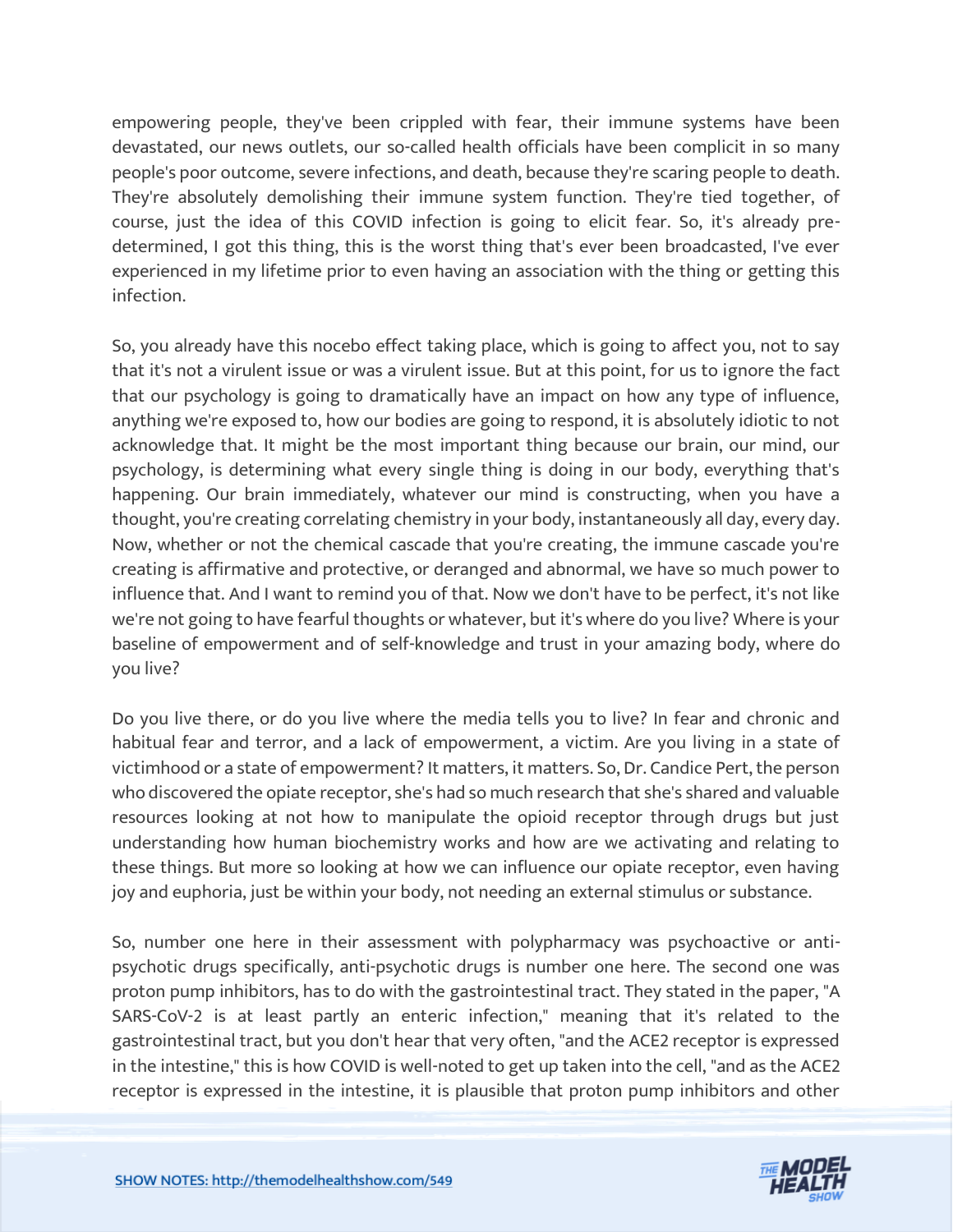drugs acting on the gastrointestinal tract could increase susceptibility to severe COVID-19." We knew this already, we knew that the gut had a lot to do with this, and gut health is a primary point of emphasis for immune health and for the protection against chronic and infectious diseases, but what did we do about this? What did all these so-called experts who were writing books on gastrointestinal health, on gut health, what did they do about this?

Were they out talking about how important it is to get your gut healthy to defend yourself from COVID? No, they retreated, they retracted. They either said nothing or fit right into the narrative, "We just need another drug that's going to solve this problem. Pharmaceutical companies, you guys have been great! Can you make another drug for us?" That's what they did, these fair-weather health experts. So how does this play out? A recent paper published in the journal Gut, the journal, looking at this issue, the paper was titled, "Gut microbiota composition reflects disease severity and dysfunctional immune responses in patients with COVID-19." It's the name of the paper, people asking the question. The researchers uncovered that hospitalized COVID-19 patients consistently had lower levels of immunomodulatory bacteria coinciding with higher levels of inflammation. Inflammation is a major aspect of severe outcomes, so finding that patients who had lower levels of these immunomodulatory gut bacteria had higher rates of severe infections. Now, the only thing not identified was whether or not COVID was causing the reduction in immunomodulatory bacteria or were they already pre-in that state, and then the COVID infection is contracted.

And I would tell you that it is... Being in the state where we are... Because this is... The majority of people in the United States, in our culture right now, has reduced levels of immunomodulatory bacteria that is associating directly with our immune system. It's modulating and determining what our immune system does right off the bat. And again, as they noted, SARS-CoV-2 is at least partly an enteric infection. So that was number two. Number three, class of drugs in this polypharmacy leading to poor outcomes, number three, opioids. A report cited by the NIH stated that hospital patients who received a diagnosis of opioid use disorder within the last year were over 10 times more likely to contract a COVID-19 infection than patients who didn't have a diagnosed opioid disorder. And according to a study published in Molecular Psychiatry, those with substance use disorders, in general, are both more likely to develop COVID-19 and experience worse COVID-19 outcomes, including higher risk of hospitalization and mortality.

So, I hope that this is helping you to paint a comprehensive picture about our current state of affairs, how we got into this situation, and what are some of the underlying mechanisms and pieces to help make sense of all this. And, again, most importantly, we have to address what we can actually do about this in the face of a very challenging time. Because it takes a concerted effort to create a culture where it's even possible to have a synthetic opioid be the [leading cause of death for people who are considered to be in the prime of their lives. And a](https://themodelhealthshow.com/podcasts/cause-of-death-in-america/)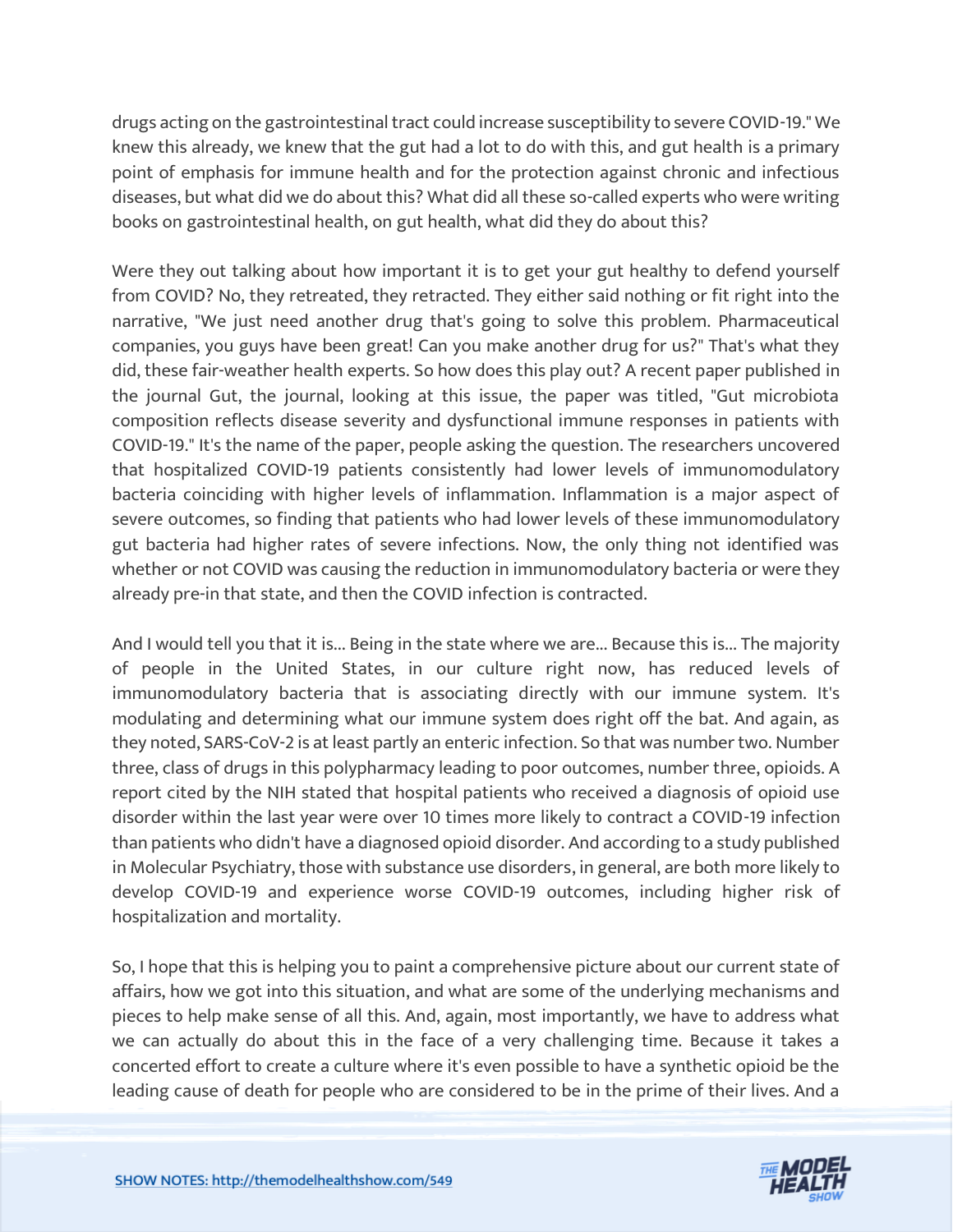big part of that are the establishments that people are looking to right now with complete trust that they're really looking out for their best interest in the face of this pandemic when it's simply not the case. And we did a master class looking at and deconstructing the relationship between the FDA and pharmaceutical companies, and we'll put that for you in the show notes.

You definitely need to check out that episode, because we're going step by step, piece by piece, looking at all of the tentacles that are connecting the two. And again, if we don't become aware of these things, they'll just continue to exist as is. The only way we can change is to acknowledge that the problem exists and to take steps in the right direction. And with this being the case, right now we have to look at how our medical system is constructed. Because in the mid-90s when this was offered as a solution to pain, we already had a drug-first culture, we already had a culture where chronic disease and obesity was on the rise because of our lifestyle. The Journal of the American Medical Association has affirmed that poor diet is the leading cause of death in the United States from chronic conditions. And The Lancet published a report recently looking at over 100 countries and affirmed that about 11 million people die every year from poor diet, from diet-related diseases, 11 million people in the world, we're talking about in the world, alright.

But the United States again, we're the king of it, we're leading the chart in the wrong direction, and so if we can get these baseline pieces together because instead of us putting our faith in entities with a proven track record of causing harm, of manipulating our citizens if you don't come into it already being massively skeptical of their honesty, you're really missing the point, we got to come from the perspective right off the bat, that they're probably not telling the truth and open the door, keep it open for them to prove you wrong. But we're doing the opposite, we trust them, but we didn't. Just prior to COVID showing up in our lives, people would, in conversation, they're out here to say, "I don't trust the news, you telling me the news? Who trusts these guys?" And now they're glued to their television. Pharmaceutical companies, the "government." There was a strong, healthy apprehension that these folks are looking out for our best interest because of history, looking at how things have unfolded. We don't have to look far to see the results of what's taking place in our country with growing rates right now, poverty, unemployment, poor health, death from completely preventable conditions are rampant with simultaneously the rise of people profiting from our deaths.

It is a real thing. So, we have a drug-first culture right now, where if we have a condition, for example, we'll just say that we have pre-diabetes. Right, we have this condition to where our pancreas might be involved here, we've got the alpha cells making glucagon, we've got the beta cells cranking out insulin, we've got the fat cells and muscle cells and their relative insulin sensitivity, and our liver involved, there's so many different intricate things happening here. [But our diet, what we](https://themodelhealthshow.com/podcasts/cause-of-death-in-america/)'[re bringing into our body is going to determine the response of all these](https://themodelhealthshow.com/podcasts/cause-of-death-in-america/)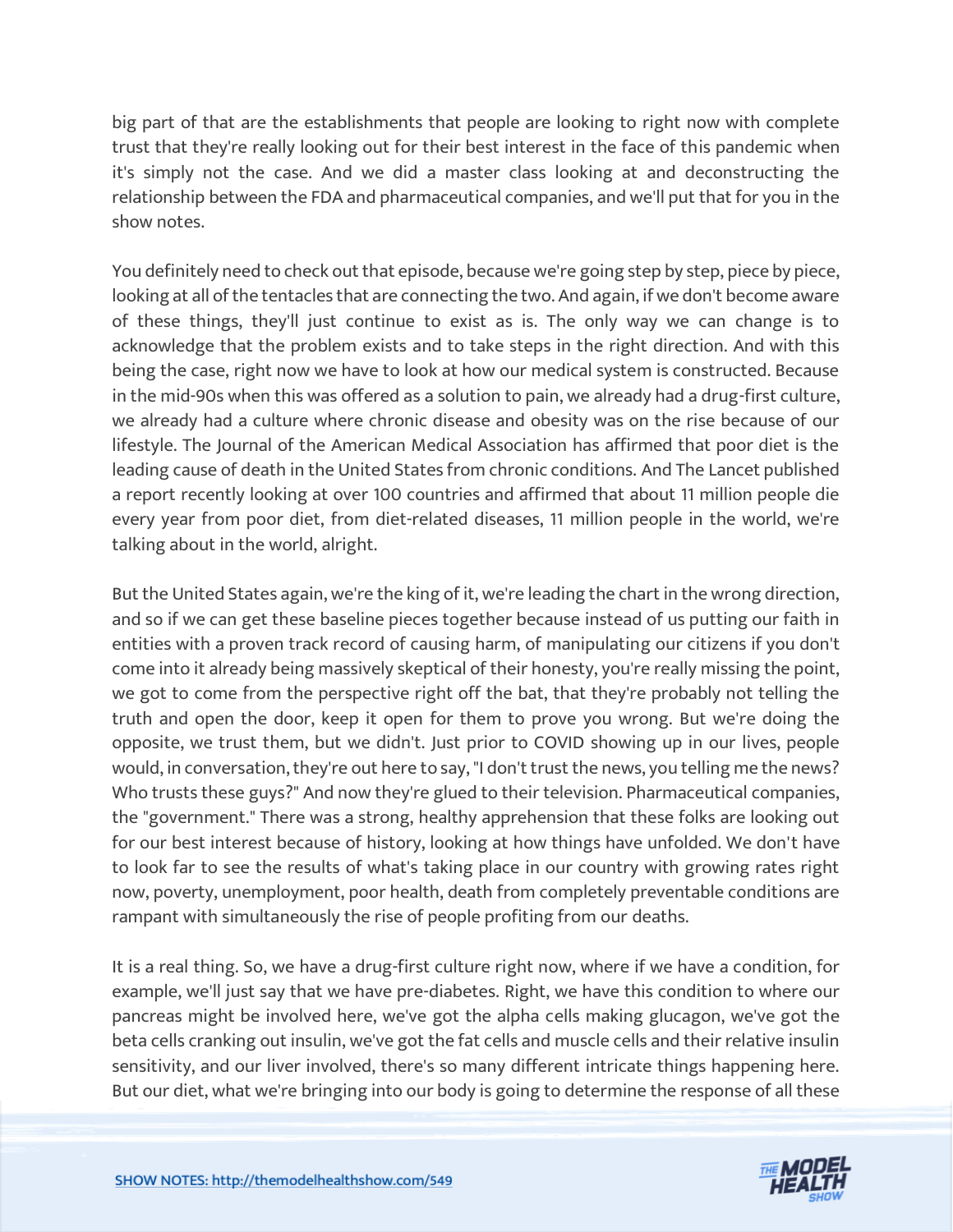organs involved in the development of diabetes. It is the first tenet, is what we're putting in our bodies. Also, other tenets are, our sleep quality is going to have a dramatic impact on our insulin sensitivity, on our pancreas function, on our liver function. Stress, you can stress yourself right into dysfunctional blood sugar.

It's absolutely the case, and we've talked about this multiple times, but the first principle is something very tangible, we don't really accept stress readily because it's invisible, we accept food because it's something like we literally chew on, right? So, if we don't get the food right and understand the outcome, this is where the real work comes in because if the food is causing it, yet we have this drug-first approach, we're never going to get to where we want to be. So again, we have to understand this, let that sink into our mental sphere that currently we exist in a drug-first culture, we have a health issue, our healthcare practitioners are inundated with the standard of care and beliefs. Unfortunately, these are very, very smart people, but they have this position that you are deficient in this drug, your heart disease is a sign that you are deficient in Lisinopril or a statin, your diabetes is signifying that you're deficient in Metformin.

You're deficient in insulin. That is what is missing. That's the treatment because we're drugfirst instead of, Let's actually remove the cause. And I'm standing here today refuting the healthcare practitioners who say that they've been telling people they need to lose weight, they just don't listen. That's bullsh\*t. You need to get better at your job. Very simple. First of all, are you even trained in the things that really matter? Are you trained in what real nutrition looks like, personalized nutrition for that person in front of you? Are you trained in positive psychology, in helping that person? Because the person doesn't want to be sick, they're not just tired and lazy. Stop labeling them like that. We are human beings. There is a way, but you exist in a system that doesn't even allow you to take the time necessary to find out what's really going on in that person's life. How is the stress contributing to their heart disease and their diabetes? What stresses are they facing? What are they eating? What are their sleep habits? We're not looking at none of that sh\*t. You're deficient in this drug, here you go. You know what, you really should lose weight, watch what you're eating. Sometimes they're sent to a nutritionist, who doesn't know sh\*t about nutrition.

I know this because I went through the cycle myself. I went to a conventional, expensive, unnecessarily expensive university, private university, and I was taught the wrong things about nutrition. Things that have led us to the place that we are today. Have your patients you work with really watch that fat, lower the fat, eat all these healthy whole grains, right? Really get their blood sugar going bonkers. But we're not paying attention to their blood sugar, you kidding me? We're just looking at, oh does the person want to lose weight, they already have heart disease, whatever the case might be. Superficial things. Oftentimes, tenets of nutrition

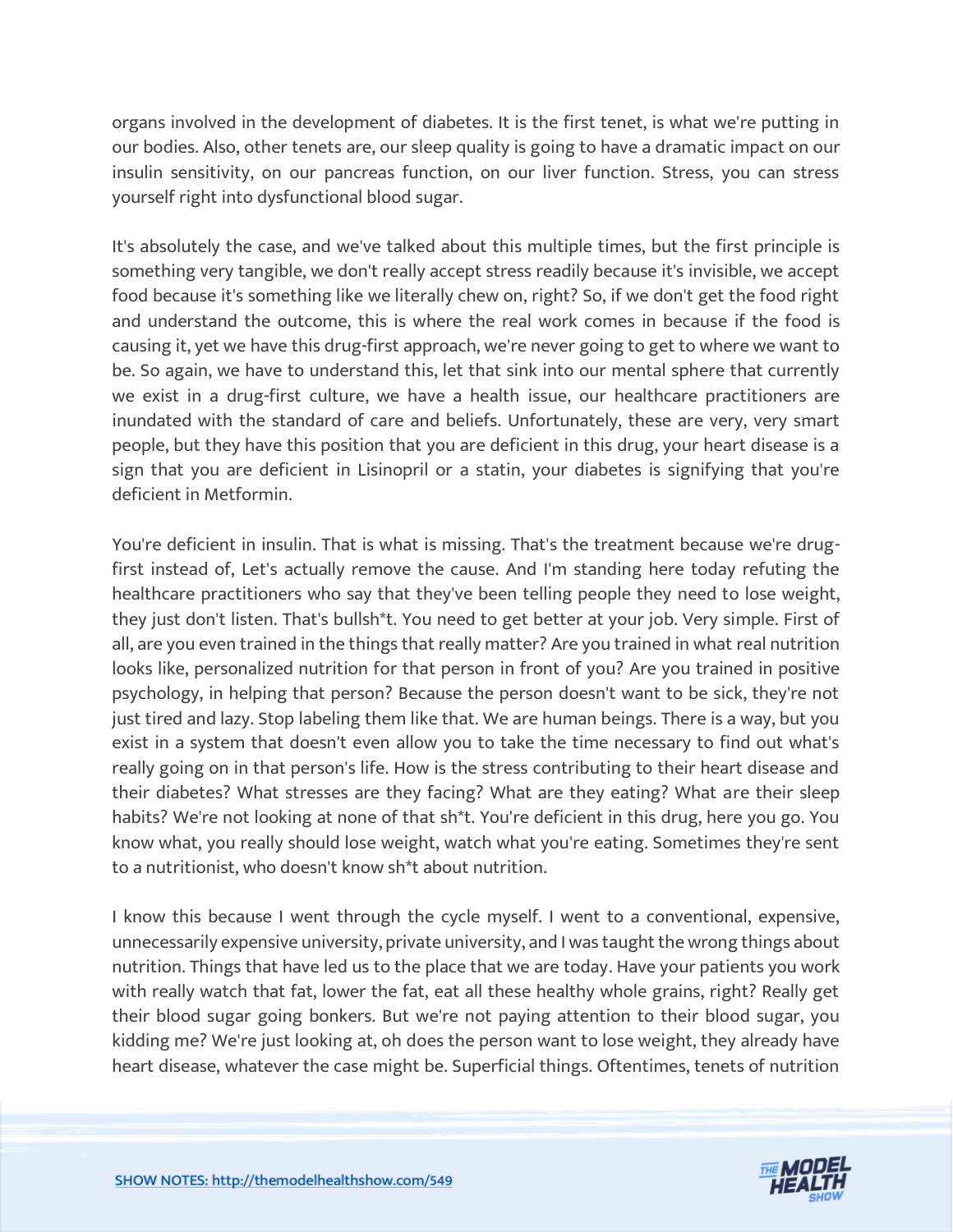that have never existed before in human history. We're telling people to do things that humans have never done.

We evolved eating a certain way, eating real whole foods, not the stuff that fit into this paradigm of healthy whole grains. For me, that's coming in the form of this high fiber oatmeal square cereal. Processed gar-bage. Gar-bage, I close like doorknobs. Heartthrob never, Black and ugly as ever. Shout out to BIG Just felt that his spirit in me. But listen, we are so much more powerful than this, but we got to understand that we exist in a drug-first culture. If we're not removing the underlying cause of these conditions, they're just going to continue to supersede everything else, and we're going to treat people right into a grave with drugs. Drugs have their place, but they should not, on any circumstance, be the first tenet. We should not have a drugfirst culture. It's feeding the pockets of pharmaceutical companies, and our physicians oftentimes have no idea that's what's going on, because they just want to help the patient. But if you say that people won't listen to you to lose weight, if you can't do it, get out of the field. If you're not good at your job and all you're good at is doling out drugs and doing surgery, you have your place, stay in a surgical room, don't even act like you can help this person to remove that condition. Just, let's just stop.

Number one tenet, first, do no harm. It's doing harm if you're not properly educating the person and helping them. That requires time, but we have a system that has been constructed where there are massive time constraints, where you might have an average of five to even maybe seven minutes with a patient. That is nowhere near enough time to actually evaluate, to listen. You want to know the number one way to help somebody to lose weight and to change their health status? Do you want to know the number one way? Listen to them. That's the number one way. And this isn't just my anecdotal evidence. I've seen it first-hand, absolutely. This is what's seen in the peer-reviewed evidence. We're not listening to people. We're acting like we are the governing force in their lives. It's a paternal thing in our system. Not a coach. Doctor means teacher. We've lost that. The people have the power. They have the power to change. They just need support, education, trust, love, listening. Look at our society, we're not even listening to each other in general. Look at it. This is how we're in this place.

We've got to do better, and we have to acknowledge the first step here in our solutions is acknowledging the ineffectiveness of our drug-first culture. That is, open the door for drugs to be the number one cause of death. Alright? So, this is how we got to this place. We have to demand; we have to have true patient advocacy by being an advocate of yourself. We're not going into any medical paradigm without being educated on our own bodies. Alright? And also retaining that parental power yourself, so that you can now look to people as a guiding light, as a coach, as a support, and not somebody who's dictating what you do with your health. Empowerment is the order of the day. So that's number one, acknowledge we have a drug[first culture, and you change it by you not participating in it to the greatest of your ability. Not](https://themodelhealthshow.com/podcasts/cause-of-death-in-america/)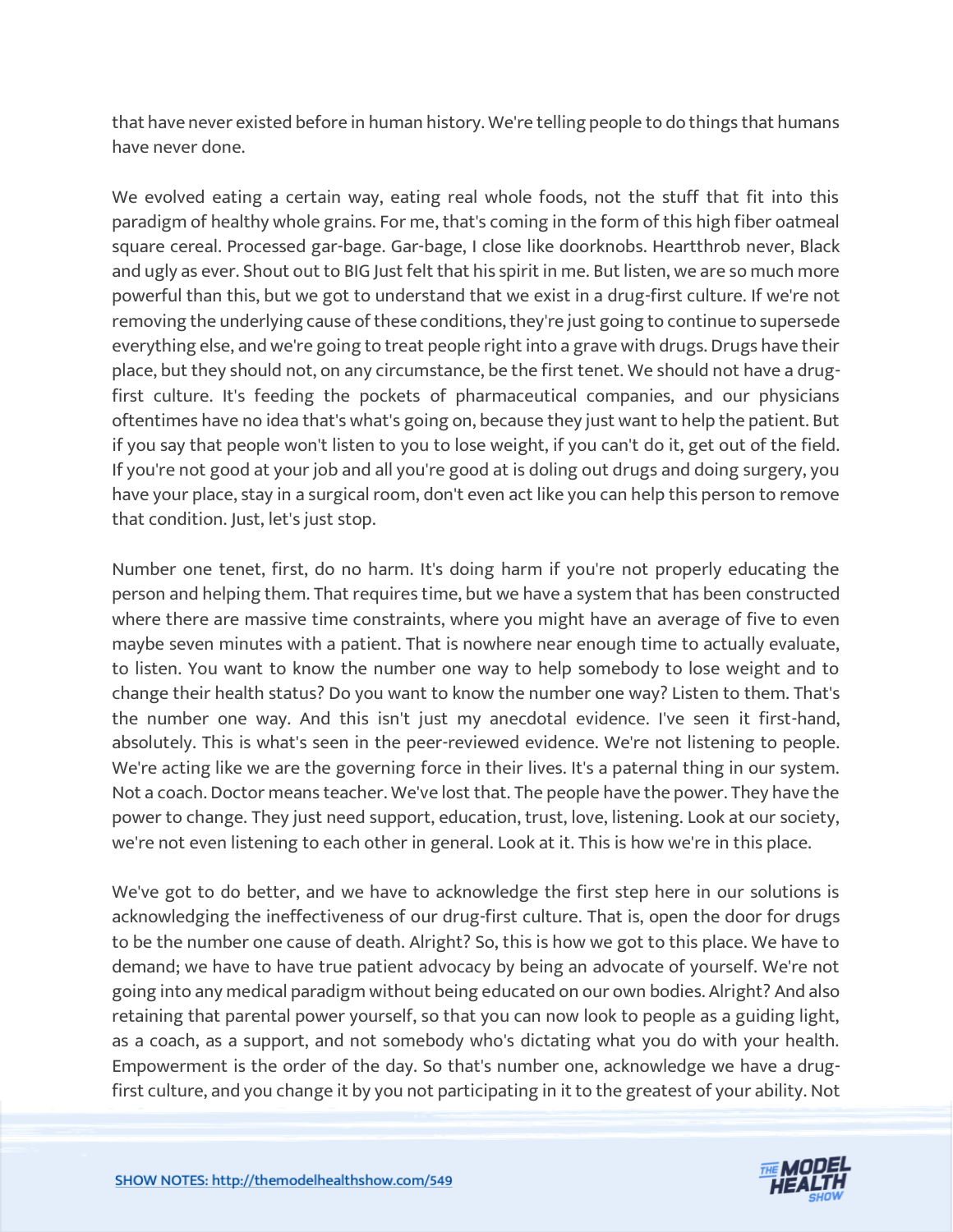to vilify drugs in all expressions, because they have their place, for sure. Can be lifesaving. But for the issues we're dealing with, our chronic diet-related, lifestyle-related chronic conditions that are really the big killers in our society, the mental health issues that are really the big killers in our society, drug-first is not the order of the day. Empowerment is.

Now, the other aspect here that we have to strive to change is the fact that drugs can even be marketed here in the United States to you on television, in magazines. You can hardly turn the television station and not find one of these networks playing a drug ad. They're going 24/7 on various channels, especially on network news stations who have been provided billions of dollars in funding from pharmaceutical companies. Again, we started this episode off by me stating a fact that, as of this recording, if you search the number one cause of death for folks in that age range as mentioned, you're not going to see it talked about on CNN, on MSNBC. Those news sites are not covering this. There was a report from Fox, but it's here today, gone today.

It was mostly some local news channels were talking about this. There was even one from one of these facts checking sites, trying to fact check it, and they said, you know what? It's right. Snopes or Snoops or whatever. You already know about the efficacy of these entities, by the way. They're going to do their best to frame things to the advantage of pharmaceutical companies and government agencies, whatever the case might be. But in this instance, the data's so clear at this point that Fentanyl is the number one cause of death for people in that age range, they're just like, you know what, it's right. They did have one little caveat as I was reading, they were like, well, there's a perspective number here in this one instance, and it's probably going to bear out to be this exact number, but just letting you know that's the one place we're going to identify, but, overall, this was rated true. Hit the true stamp.

Alright, so here in the United States, one of two countries that allow marketing to customers directly from pharmaceutical companies through our television. The other country being New Zealand. And New Zealand, now here's the rub here, New Zealand has a much higher level of ethics as far as what pharmaceutical companies can market towards citizens. They have a much stronger watchdog, in that connotation, in that context for what the citizens are getting exposed to. Here in the United States, this is why it's so rampant here. There's loophole after loophole, there's ways around. They can play a drug commercial and not even really tell you what the sh\*t is supposed to do. Right? See your doctor. Put up all this magical imagery, where they're out on a boat, or they're in the wheat field, or they're walking through a garden, they're gardening again, and you see this, "I want to garden. I want to get on a boat." Right, you're just like, "Oh, it looks so beautiful." Right? "I've never walked through a wheat field. That looks amazing. I wonder if there's a scarecrow."

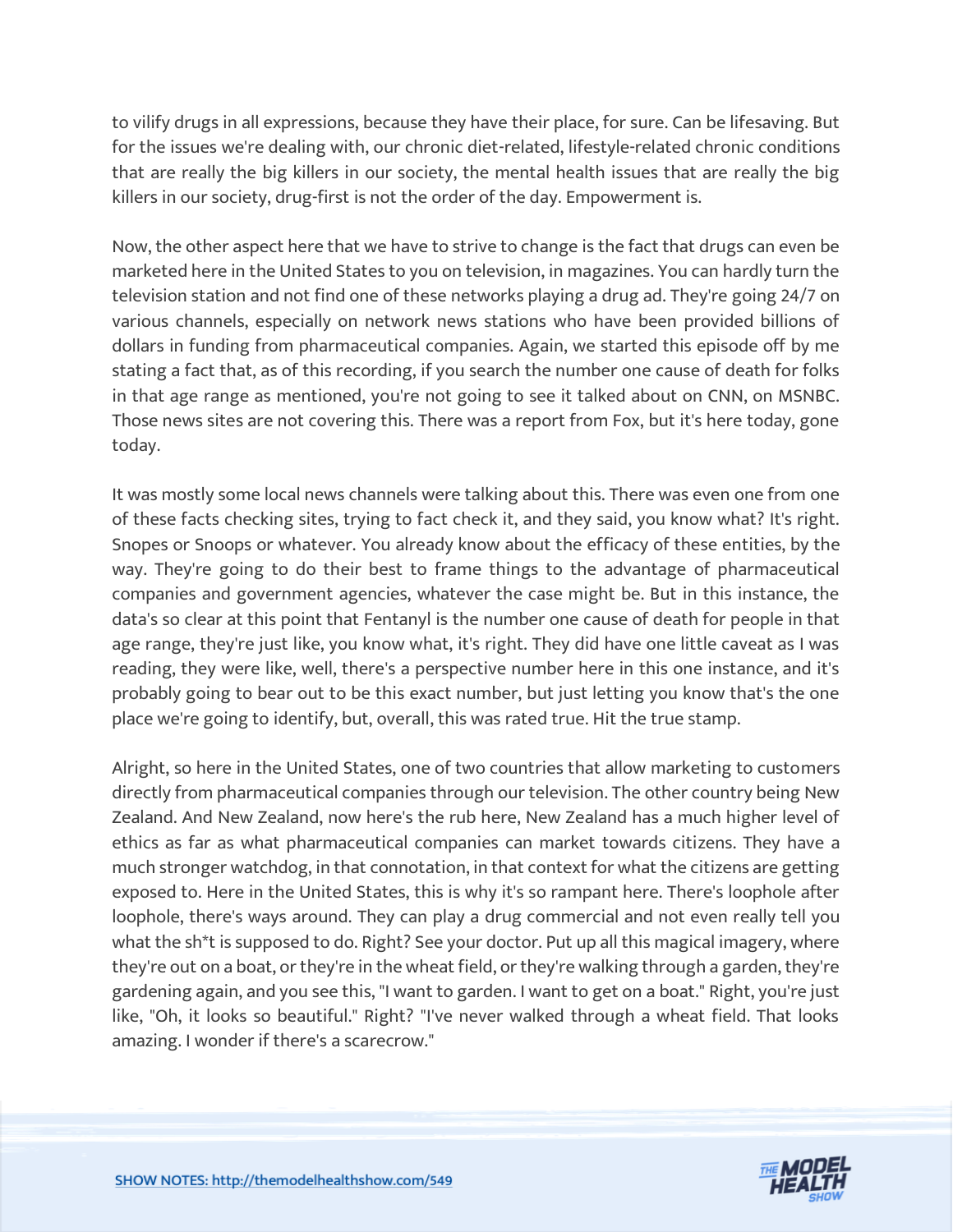But anyway, so we're having this magical imagery, and all the while they can play this very unsuspecting delicate music in the background while they rattle off the side effects to distract you, to detract away, because here, Ask your doctor. Ask your dealer for this new drug. That is not appropriate. You're not supposed to ask them. That's not how it's supposed to work.

And the way that our system is constructed because it's supposed to be based on individuality and a proper assessment by a health practitioner, a collaborative effort, but now you come in, "Hey, doc, you got that new OxyContin? I really heard it's great for pain." It's just not appropriate. So, the drug marketing, part of the solution to eliminate and to make this a bad spot, a stain in human history at this time when we allowed a synthetic opioid to be the leading cause of death for people in their prime of life. And, by the way, when I say prime of life, that's just according to superficial standards. Because that prime of life, real talk, could be when you're 60, when you're 75, alright? Let's not negate that, no disrespect, just talking about from that context. Prime of life can be when you're ten as well, by the way. So, my youngest son is actually 10 years old, and he's definitely vibing with prime of life right now. But, in that bracket, just so you know that I'm talking about that, 18 to 45. So, this is where we also see, and I say that too because that's where we see the greatest economic output is from that age bracket as well.

So, we have to take a stand. We have to ask when people want your vote for public office, what are you going to do about pharmaceutical companies marketing on television? What are you going to do about pharmaceutical companies marketing and advertising to my kids? Because they're seeing this stuff if they're watching their show. There is hardly any standards at this point to where they can reach their hands into. So even myself, I might have been watching ALF when I was a kid. Monday, 7:00 PM, I'm tuning in to watch ALF, right? I didn't sign up to see a statin commercial, which was not happening when I was a kid, by the way, but now kids watching primetime TV, they're seeing drug ads, they're getting conditioned already to accept that as normal. So, we have to ask, we have to inquire, but it's further than that, because chances are that same politician, if they're already in office, they've already gotten a check from a pharmaceutical company. Because in 2020, two-thirds of the United States Congress members cashed a check from a pharmaceutical company.

We have to separate these. Pharmaceutical companies should not be funding our government officials in any way, shape, or fashion. It is wildly inappropriate. Because these folks, their drugs, they might, again, be lifesaving in some small context, but overall they're leading to a lot of hospitalizations and a lot of death of our citizens. If the role of government is to truly protect citizens, then they should not be having this relationship where they're getting paid by the very entity that is causing harm. Now, another thing as well, first thing we could do first step with not being exposed to these advertisements and for our kids, turn that sh<sup>\*</sup>t off, turn off [the news, don](https://themodelhealthshow.com/podcasts/cause-of-death-in-america/)'[t watch it. Even network TV, you can pull that up, if there](https://themodelhealthshow.com/podcasts/cause-of-death-in-america/)'[s a show you like,](https://themodelhealthshow.com/podcasts/cause-of-death-in-america/)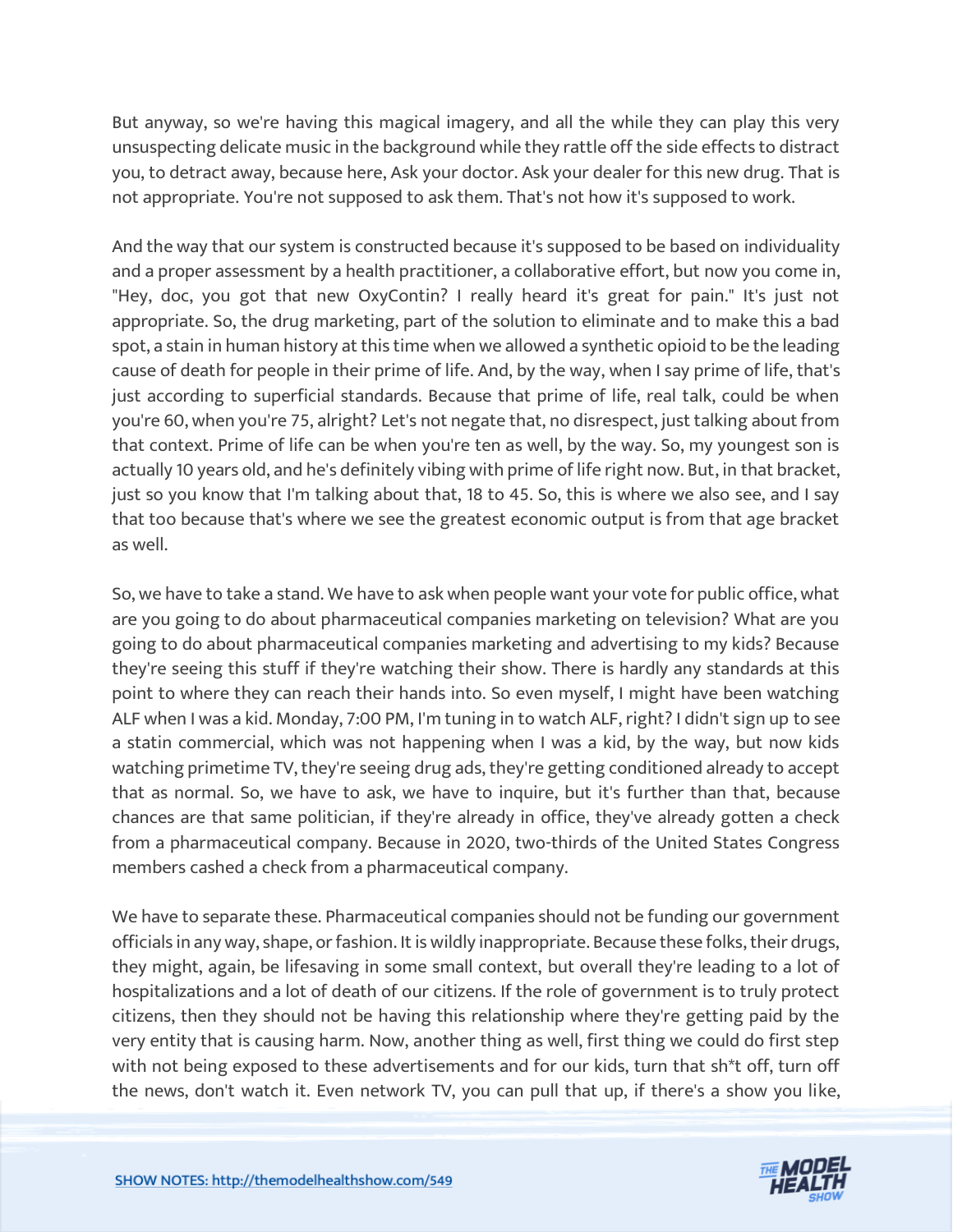whatever, it's probably getting put on to some kind of streaming platform where you could watch it on Hulu or whatever, you know. You don't want to sit there through this stuff. Enough is enough, getting these advertisements.

So, they start losing dollars as they are losing viewership. But also, in addition to that, with legislation to make it so that these things are not appropriate. Now, many people believe that things are so far gone that that's not going to happen, even though the United States is essentially the only country in the world that allows this at this magnitude. One other country allows it, period. What the hell? It's not an accident. This is a one-to-one connection, that we allow drug advertisements on our television, and us being the number one country taking drugs and dying from drugs. How much more obvious can we get? This is the bottom line of this scenario, it's not okay. So, demand change, turn off the news, tune into some positive empowerment. And, of course, it doesn't mean you can't watch your favorite show, it's just like take yourself out of the system where you're getting exposed to these drug commercials. If anything, they're going to try to follow you and get on to these streaming platforms, of course, but this is where the legislation comes in and where we are like, You know what, hey, if you want my vote, you can't take a check from Pfizer, you can't take a check from Johnson & Johnson.

They're out here literally killing my heart. By the way, if you're like, Oh, Pfizer too? Yeah, Pfizer was ordered to pay the largest healthcare fraud settlement in the history of the Department of Justice. And family-friendly Pfizer was caught using experimental drugs on Nigerian children, illegally experimenting with new drugs on Nigerian children. They were caught. These are the things they've been caught doing, family-friendly Pfizer. It's F and then you got the PH. PH. F\*ck them, with a PH, respectfully. So, with this being said, understanding, Hey, if you want my vote, we got to get out of bed with these pharmaceutical companies, it's just inappropriate, it's wildly inappropriate, and we're not going to tolerate it anymore. Now, moving on from that, we have to look at how do we get into this state in the first place with drug abuse. And it's said so succinctly by an addiction researcher at Stanford University, Keith Humphreys, stating one of the most obvious yet overlooked solutions is addressing the root cause, and "You try to keep people from becoming addicted."

Help create an environment where people don't become addicted in the first place. We have to create, intentionally create healthy environments for our families, create a culture of health. I just did an episode really dictating and breaking down five specific ways to create a culture of health and wellness starting this year, and we'll put that for you in the show notes. But that's what it's really about, creating the conditions where drug abuse is on the periphery, it's not something that is so close access, because it is a minor miracle to make your way out of it. I know this because this is where I come from. I come from a culture where these things were [things that I saw with my child eyes on a regular basis.](https://themodelhealthshow.com/podcasts/cause-of-death-in-america/)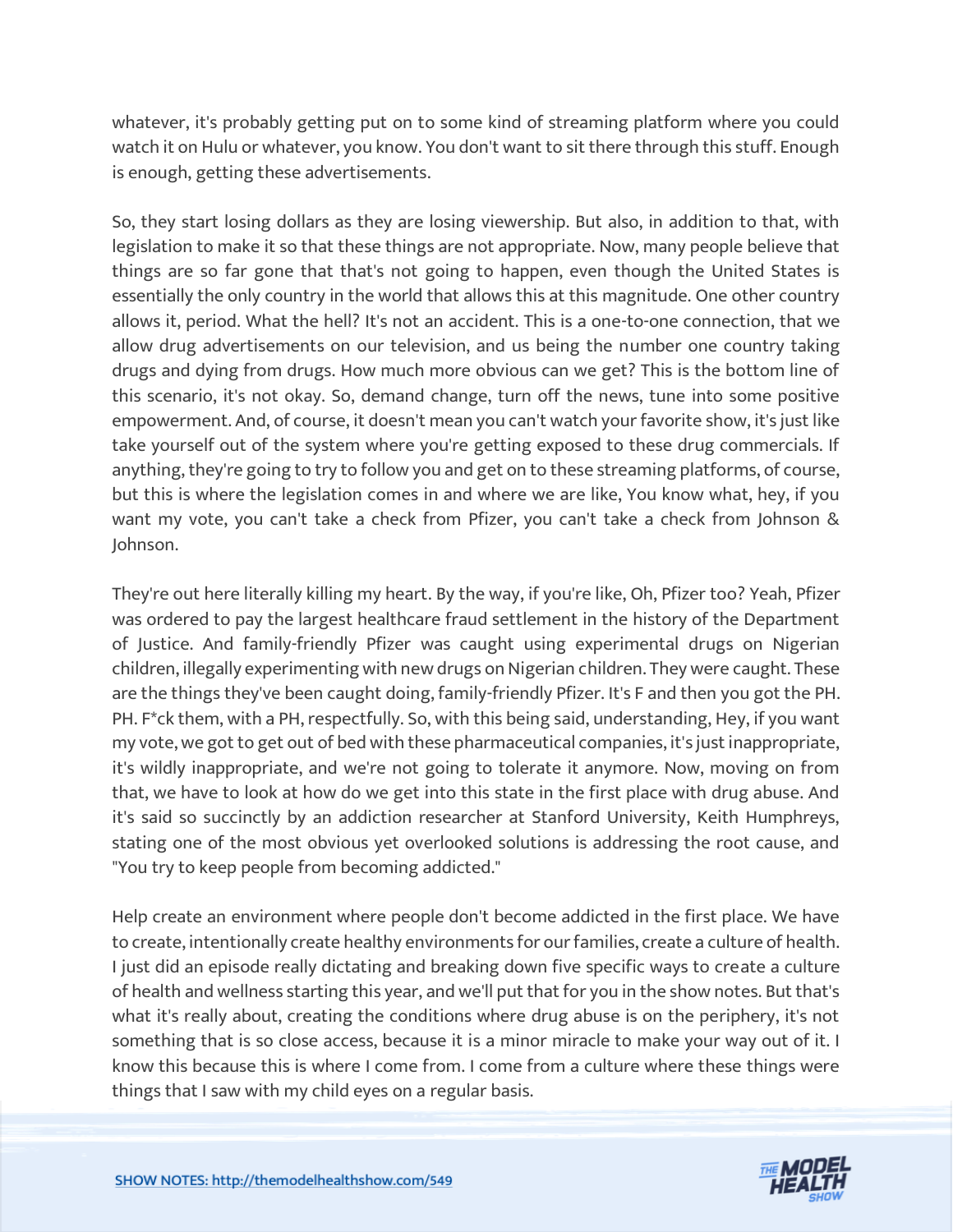But even within that context, the foods that we're eating, the nutrition, the supplements that we might be taking, create a culture where health is more abundant. So, the first tenet, of course, is to eat real food. We could just make that a primary mover. It doesn't mean we have to eat all 100% "real food" that you can recognize where it comes from but making the ultraprocessed stuff in a small fraction of our overall intake. So maybe it's 10% of our diet, we're going to be winning. Maybe it's 20% of our diet, we're going to be winning. Even 30% of our diet, we're going to be winning. It's not about being perfect, it's just making sure the majority of things I'm bringing in, my DNA can actually acknowledge where that stuff came from because it's a real earth-grown nutrient, earth-grown food, and not something that, they got folks in the lab making up Fentanyl, you got folks in the lab making up twinkies, alright? And both of them are really not good for you.

So, with that said, eat real food, optimize our hydration. Basic tenets that our genes expect from us. There are many wonderful things that we can use to bump up our ability to have a healthy... Because, here, let me be very clear about this. Our nutrition matters, because every bite of food that we eat determines our mental health and our emotional stability, and this is backed up by a ton of peer-reviewed evidence at this point. Nutrition deficiency is even leading to higher levels of violence. This is published in the journal, Aggressive Behavior. They did a placebo-controlled study in finding this data out. If we're going to have better relationships, more empowerment... Because empowerment could be a theory, or it can be a real tangible thing. It's easier to touch it when you feel good. This is why our nutrition matters. And we can... Again, real food is going to take up the bulk, but there are little things that can bump that up another 5-10%. Even today before the show, I had some lion's mane.

So, the University of Malaya found that lion's mane, this medicinal mushroom that's been used for thousands of years, is now well established to help... That's literally been found to help people to recover from traumatic brain injuries, that has been found to help to spur on to encourage neurogenesis, the creation of new brain cells, it's really been found to be effective for supporting the nervous system. One particular study found that it's well noted to support people when they're under stress. Again, what are we experiencing right now? You can have that lion's mane itself, but you need to make sure that it's dual extracted through an elixir, just lion's mane tea, or lion's mane infused with organic coffee. And both of these things are from Four Sigmatic. That's what I had today, personally. I got the coffee ground version with Chaga in lion's mane, got the slow drip going. Oh, it was sexy, and I made some for myself and for my mom-in-law, and just really started our day with this before I headed into the studio. Alright?

Huge fan of Four Sigmatic. Head over there and check them out. You will also get a special discount. Go to foursigmatic.com/model, that's F-O-U-R-S-I-G-M-A-T-I-C.com/model. You're [going to get a special discount, 10% off at least, of their incredible mushroom blend. So, if](https://themodelhealthshow.com/podcasts/cause-of-death-in-america/)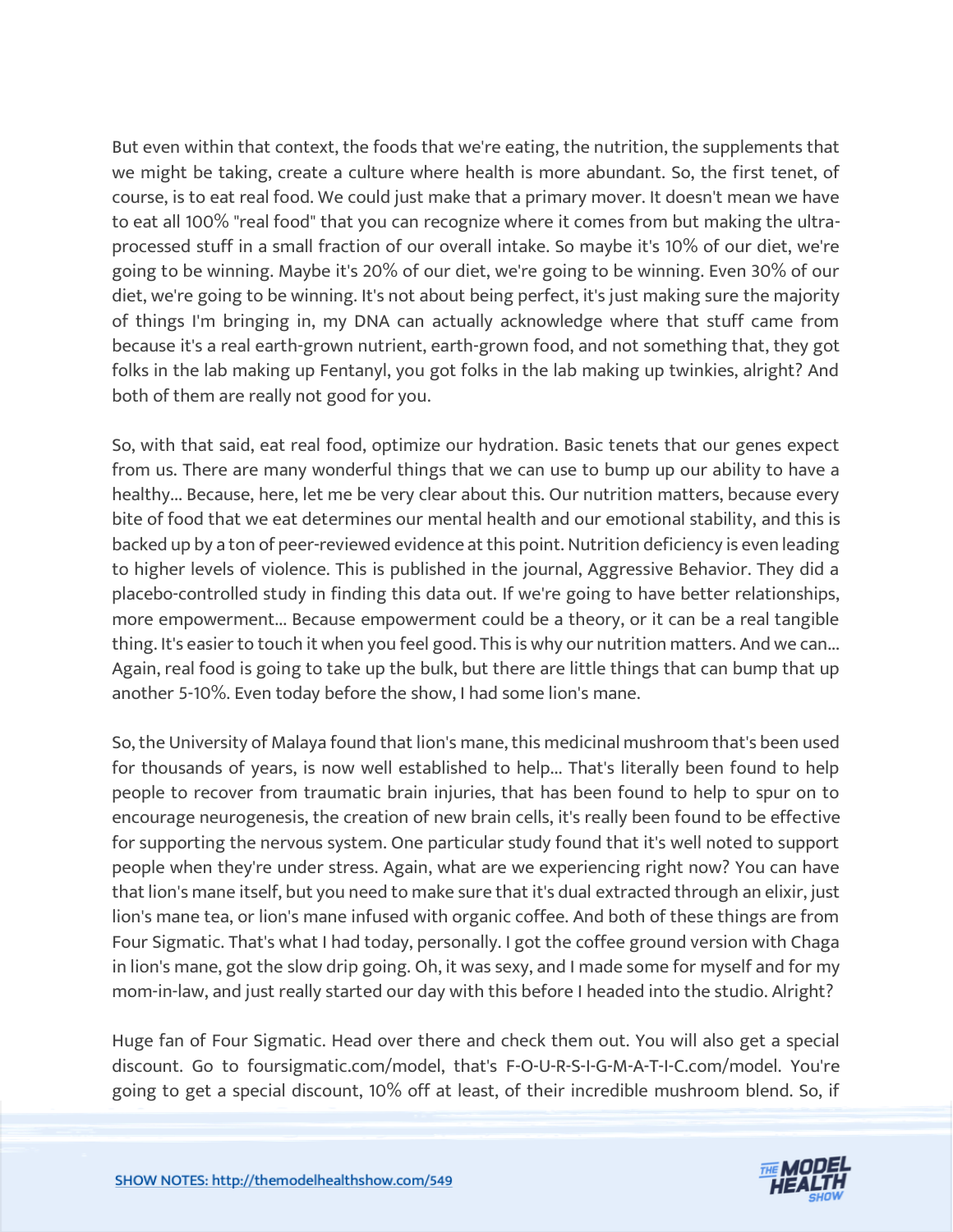you're not a fan of coffee, of course, they have the Lion's Mane Elixir, they have the Reishi Elixir, which is great for improving your sleep quality. That's what I made for my mom-in-law last night. Actually, I made her a Reishi tea. So yeah, I just love those guys, foursigmatic.com/model.

And while we're at it, I'll just share with you, oftentimes, my Four Sigmatic is going to be hours before we start recording, but right before I start the show, unless I run out, which I try to never run out, I utilize B. Smart, this incredible nootropic based on royal jelly, because a study published in Advanced Biomedical Research found that royal jelly has a potential to improve spatial learning, attention, and memory. Obviously, I've got a lot of information that I'm keeping track of in this brain of mine, very thankful, but I'm fueling myself with some of the most storied and remarkable nutrition, and there are wonderful places that help to make this very easy.

And in addition to that, Royal Jelly has been found to facilitate the differentiation of all types of our brain cells, and to top it off, researchers in Japan recently discovered that Royal Jelly has the power to stimulate neurogenesis, specifically in the memory center of the brain, the hippocampus. So many different neurotrophic effects because it contains an abundance of acetylcholine. Acetylcholine is a neurotransmitter found in both the central and peripheral nervous systems. These are things that I feel can be defenses against our mental health struggles and our emotional struggles that drive us towards things that can be harmful to us, and they can help to heal and support this connection in our bodies. There are things that exist that can make us better instead of worse. And so, this is what I utilize. It's a Royal Jelly formula with also bacopa in there. It's just really remarkable. It's called B. Smart, and that's from Beekeepers Naturals. Go to beekeepersnaturals.com/model. That's B-E-E-K-E-E-P-E-R-S naturals.com/model. You're going to get 15% off their B. Smart and also their superfood honey it's out of this world.

So yeah, these are things that I fuel myself on when I'm going to be teaching when I'm going to be going through a lot of information that I'm going to be to tap into my focus and attention and memory, so, so many wonderful things that help to even balance the energy, the emotional stability, and the like. So big fan of B. Smart. Again it's beekeepersnaturals.com/model. Now, as mentioned, I did not come from an environment that knew anything about Royal Jelly. That was just completely unheard of, or Lion's Mane. Are you kidding me? I didn't know about these things. Even though a little thing that I didn't even know until my grandfather passed away. He was truly, he was my primary father figure when I really came online. There's a certain age that you're aware, you start remembering everything. For different people, it's going to be a different age.

For me, it was right around the age of three or four. I remember so many vivid things, but he [was that parental figure for me, and I found out after he passed away that he](https://themodelhealthshow.com/podcasts/cause-of-death-in-america/) would forage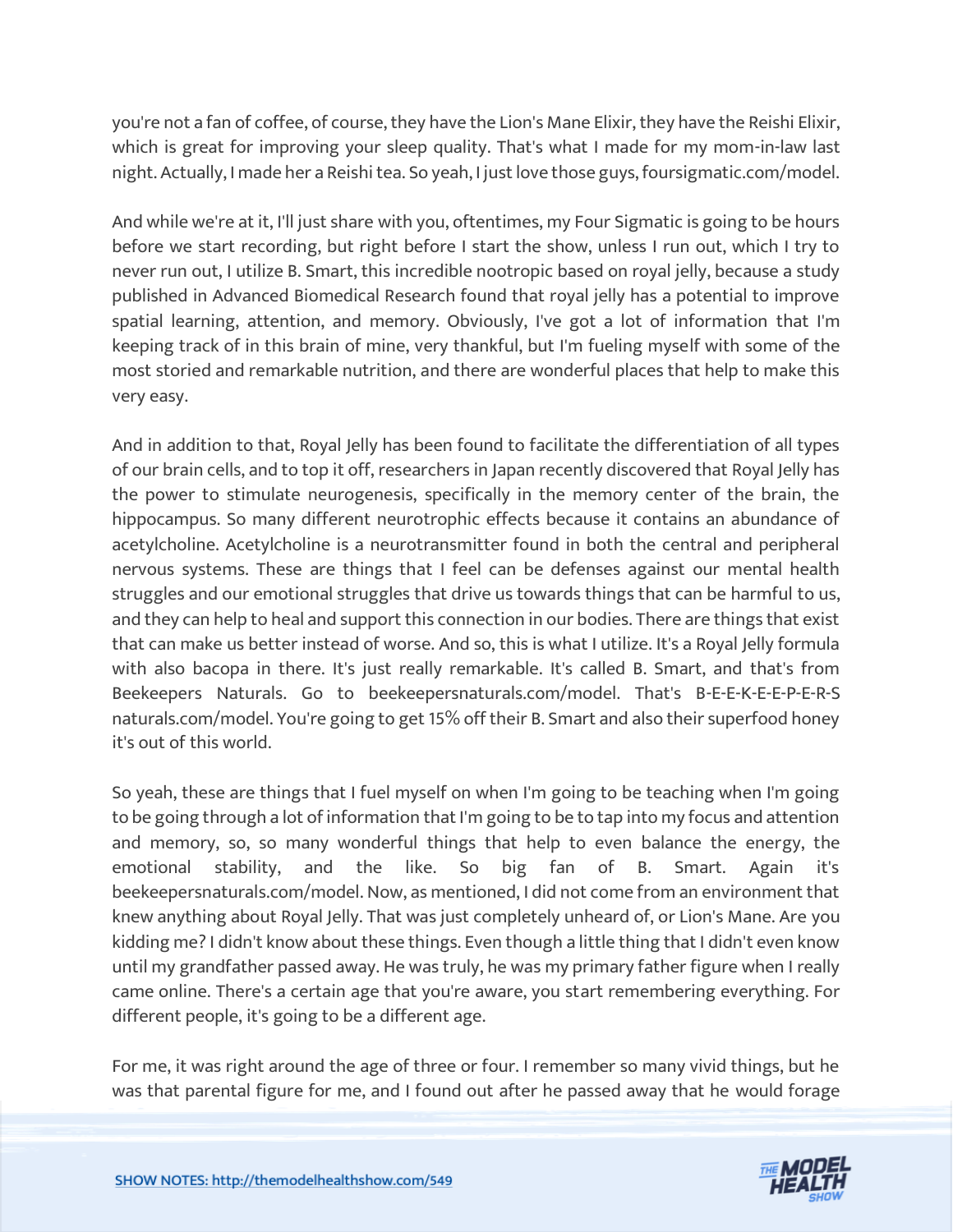and get these wild herbs and mushrooms, and he was a hunter. I knew that he was a hunter, but I didn't know he was foraging. And he would often just sell these things. He wasn't necessarily utilizing them himself, and he had, because of also my grandmother's encouragement, just you would listen to your doctor. Cut the fat. We're going to use country crop. We're going to use this partially hydrogenated vegetable oil. Cut the fat. Increase your whole grains, which are going to be upping your sugar dramatically, which blood sugar is going to have impact on your blood pressure and your heart, but it's a whole other story, but I really wish that I knew what I know now then.

Those things were just not a part of my paradigm, and as such, I experienced so much loss in my life and also this issue today, we have the deaths from overdoses. There's a spectrum of this because we're just talking about specifically about death. We're not talking about the lives that are destroyed. Because I lost my uncle to substance abuse. He died far too young. My stepfather was my other parental figure. I thought he was my father until I was about eight or nine years old because he was just always there in my life. I lived with my grandmother to be able to have some advantages to go to school, but I eventually moved in with my mom in the third grade, and it was a daily thing. And because of drugs, he is now in an adult daycare because of the damage that it has done to his brain.

People talk about this sh\*t, but they really don't understand it because they've not been exposed to it. This can destroy somebody's life, but it didn't just destroy his life. It destroyed our life. I lost my father. We could do so much better because I could tell you firsthand what a beautiful person he is. I could tell you firsthand he didn't want to do the things that he was doing. The environment that we existed in were just so conducive to these things even being available. And let me be very clear. And we want to make this very clear with our children as well. When the seizures started, he wasn't trying to have crack at that moment, even though he had crack previously. Somebody he trusted laced what they were smoking with something else. This is what's happening with Fentanyl a lot. Even if you are partaking in this drug paradigm, you got to be very, very, very, very careful at who you're trusting, where you're dabbling. It'd be the best idea to not dabble, but please understand that and communicate this to our kids because again, you could be trusting in the environment, your peers, all that stuff, and you think you're doing one thing and it's something else. That's what happened to my stepfather.

So, the environment is of the utmost importance because it's a miracle that I made it out of that. My brother and sister didn't. My brother did recently, he's emerged from these conditions, but man, my brother took that same track for quite some time. It's why I'm so, man I marvel at my brother. Man, he's been through it. He's been through it. He was the baby boy, and he was the nicest, he was the sweetest of all of us. He was such a sweet kid, and just so [much abuse he was exposed to from all of us. We](https://themodelhealthshow.com/podcasts/cause-of-death-in-america/)'[re just in this violent culture, solving](https://themodelhealthshow.com/podcasts/cause-of-death-in-america/)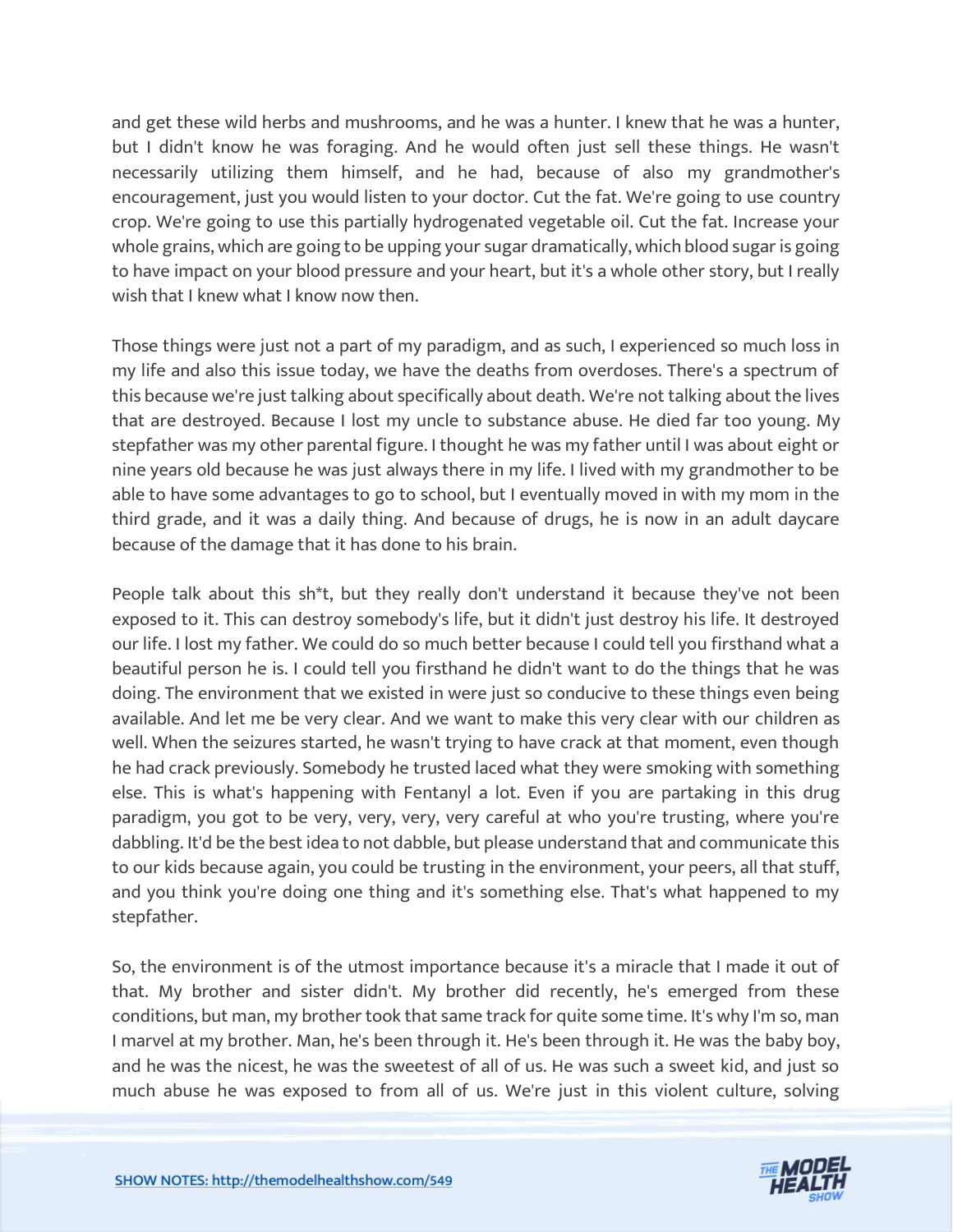problems through violence and what he was exposed to very young, the alcohol, the drugs, and I'm off to college. I'm six years older than my brother, five, six years older, and it's just one of the things that I struggle with because I didn't realize I was of course trying to get out and pave the way for us, and I just kind of thought that he was going to follow along with me.

But now he's doing what he loves. He's made it past all those things that destroy the life of so many people we care about, and he just got a promotion and he's making good money, and he's so live, his energy is infectious, and he loves football. I'm not saying he loves football more than his wife. I'm not saying that, but it's right up there. Probably wife... No. Kids, wife tied, then football. Now, and his passion, we talked about this years ago because he's still dabbling in that environment, and I was just like man, we put something together because he had this story. And I was like, "What do you really want to do?" And he wanted to coach. And I'm so honored to say that last year, so now it's his second year and they're just wrapping up, but last year he started coaching. He started doing what he dreamed to do and coaching these kids, and his very first season, they won the Super Bowl in our region back home in St. Louis, and man, I have that. I see it every day.

I see the trophy every day. So yeah, it's the environment. And yeah, I just want to be a good example for my brother. Now he's a good example for others. So, what puts us into this place, and so many of us are spiritually bankrupt, we don't even realize it because of the oppression we might exist in or the difficult things that we go through. And part of us getting out of this situation is going within and understanding our value, to have a healthy association with ourselves and the universe. We are part of this infinite, infinite universe, and we're a special part of it. And when circumstances or experiences start to tell you otherwise, we can lose ourselves. And so aligning ourselves with a purpose intentionally, your purpose is whatever you say it is. For my little brother, it was to be a coach. That brought a whole new level of vitality to his life. You get to decide what that is. This is part of healing our community from this issue, because when you are aligned with that purpose, and you have that strong sense of self, and that strong sense of self-love and appreciation, and taking care of your body, suddenly the desire for those things become so, so, so much less strong.

They don't get their hooks in you, and that's what it's really about at its foundation, we become stronger, healthier, more resilient, more compassionate, more self-aware human beings, all this stuff fades away. So that's what it's really about. And we've talked about this on the show as well. The importance of purpose, even in terms of longevity, and I'll put a resource for you guys for an episode that we did talking about the science around purpose, around the vocation, the things that we do for a living because these are the things, we often... For our lives, they take up the majority of our time, and it is even with our family, once we get to certain age, it is doing work. So, the time we spend doing that, it matters. And it has contributed to so much

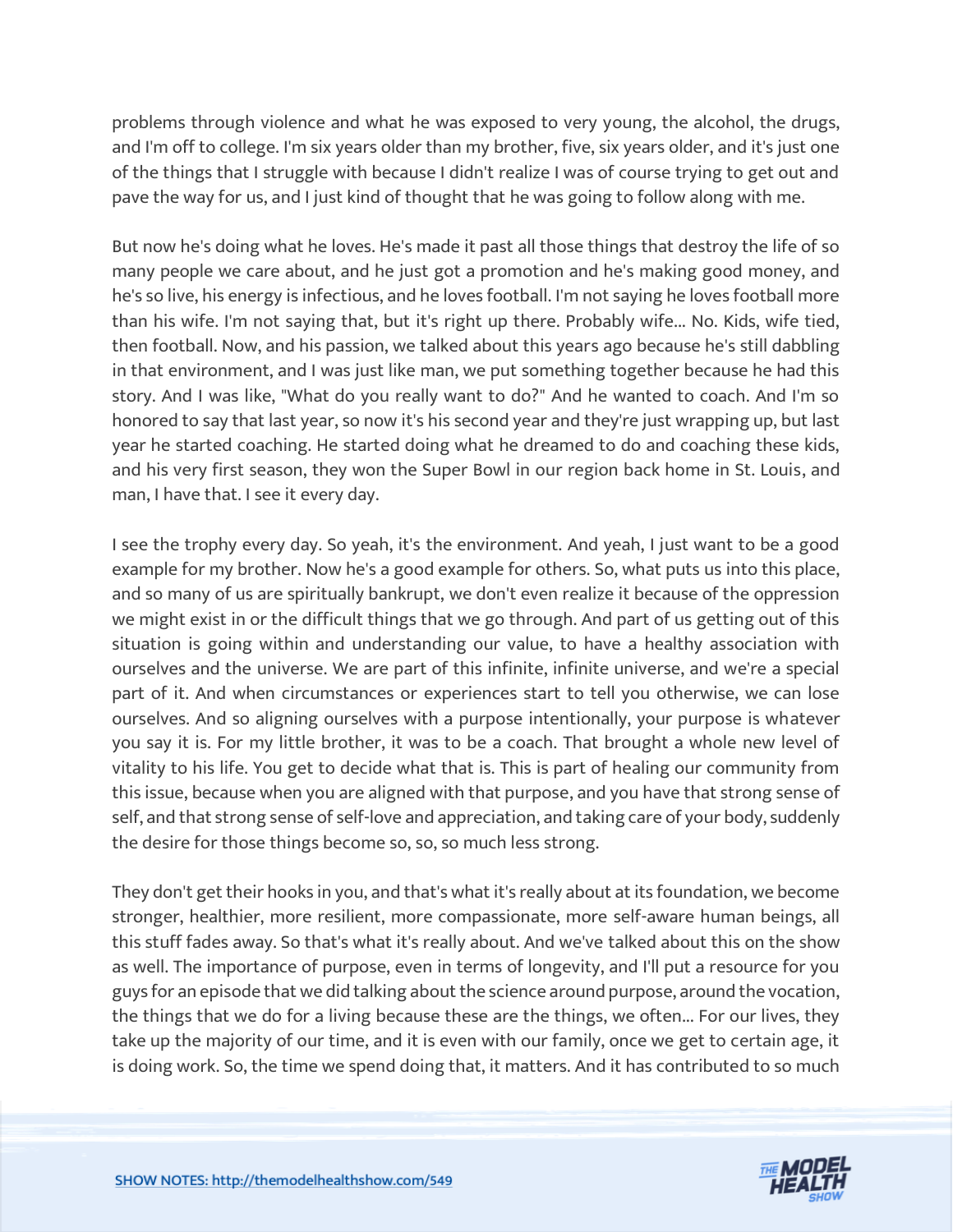hopelessness if we... We've been programming our society through our education system, to grow up and to do sh\*t that we don't like every day just to make money.

And that is absolutely not the story, especially today, we are living at... This is the live classic novel, it's the best of times and it's the worst of times, but it depends on what you're attuned to, I believe it's the best of times. We're facing some of the worst, craziest stuff for sure, but the advantage we have, we can communicate with each other right now like this. The revolution will not be televised, but at the same time, we can utilize our television, we can utilize technology to access information in a way that our brains are more entrained to, which is through this lens of entertainment, and you have some film assignments that help to go hand-in-hand with today's episode.

Film assignment number one is a series on Hulu. It's a depiction of real-life scenarios based on this massive hit book, Dope Sick, detailing this occurrence that's taking place with OxyContin and Purdue Pharmaceuticals and all the inter-working pieces of it, and it's streaming on Hulu, so that is assignment number one, is through that lens, it has got some great actors taking part, to demonstrate, to articulate the depiction, again, real-life events depicted throughout, so that's kind of an easy on-ramp to understand many of these different pieces from the FDA to the pharmaceutical companies and other involved parties. Another assignment is Crime of the Century. This is a documentary looking at this opioid epidemic, and it is just really eyeopening on so many different levels, it's more mechanical in nature, it's a documentary-style expression of things, so you got to understand and look through that lens, but that's another resource and film assignment. And another one, if you want to see a depiction of how our own government has been involved in illegal drug trafficking, then check out the film, Kill the Messenger, starring Jeremy Renner.

It's another great film depicting and articulating some real-life events and scenarios to understand we're existing in a very twisted culture that has uplifted people who profit from sickness and poverty and suppressed individual citizens and created such a level of disempowerment. And we've got to understand, during this time right now, and what we've allowed to unfold with isolation from each other without context, a six-feet paradigm and these numbers being arbitrary, not based on any real scientific evidence and doing social experiments that we've never done before, we've never isolated healthy people in the history of documented human civilization. This is a new experiment, and we act like this has been done forever. It has consequences. Isolation has consequences.

This is why it's not an accident. And again, we see more deaths taking place from chronic diseases during this isolation, from drug overdoses during this isolation. Where is the costbenefit analysis? Because it existed prior to, there were scientists speaking up about this like, ["Hey, I don](https://themodelhealthshow.com/podcasts/cause-of-death-in-america/)'[t know if this is such a good idea", because these things are well noted to happen.](https://themodelhealthshow.com/podcasts/cause-of-death-in-america/)